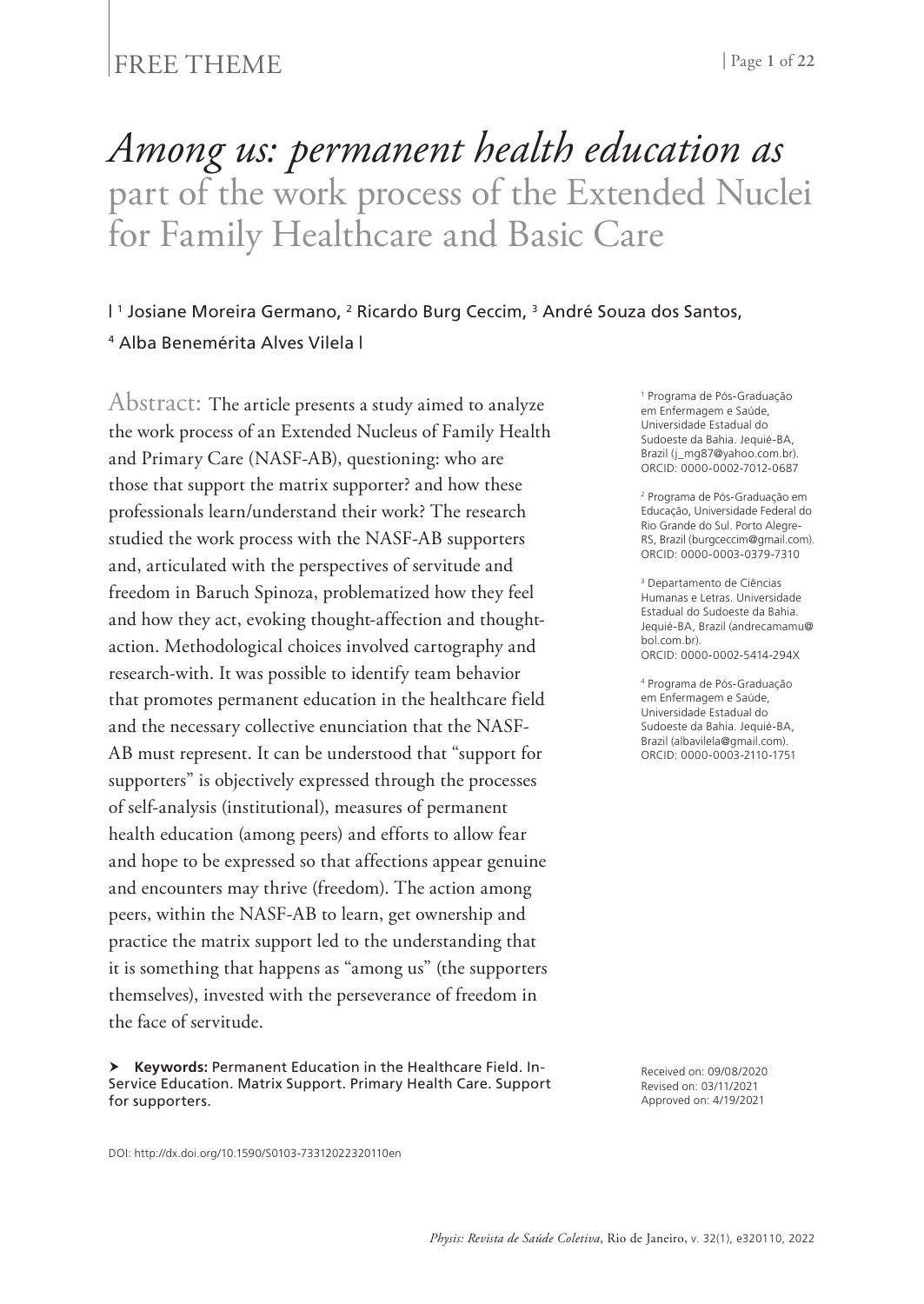# Introduction

Aiming to foster the expansion of the response of primary care actions directed to social needs in health, in 2008, the Ministry of Health launched the proposal of the Family Health Support Nuclei (NASF in the Portuguese acronym). The Family Health Teams (FHT), based on these Nuclei, would receive technical and pedagogical support in order to qualify their professional intervention without resorting to referral to other services in the care network, receiving "supportive" help. After the approval and publication by the Ministry of Health of Ordinance No. 2,436, of September 21, 2017, however, the NASF proposal suffers a setback in relation to funding, work process, and composition of the professional teams. By the new version of the National Policy of Primary Care (PNAB in the Portuguese acronym), they become the Expanded Nucleus of Family Health and Primary Care (NASF-AB in the Portuguese acronym), omitting on the text of the policy, the figure of "support" as an object of analysis.

In 2019, by the issuance of Previne Brasil Program, there is a new inflection, at the same time defunding of basic care for the proposal and work process of support and enhancement under the form of nuclei to the Family Health Strategy/Basic Care (MOROSINI; FONSECA; BAPTISTA, 2020; REIS; MENESES, 2020). The changes in the national policy aimed at Basic Care, including the dismissal of the linguistic turn represented by the terminology Basic Care. The federal government reproposes the terminology Primary Health Care, prior to the Brazilian Health Reform, present, as an assumption of quality, the clinical management, focused on the prevalent and sensitive diseases to care in the territory as well as the impact on the profile of diseases and deaths, according to their statistical reduction, as the general equivalent of care. However, it is feasible to accept that in the many experiences in different local health systems, there are arrangements that dispute, all the time, the meanings for the work of assistance and care, referring to listening and follow-up. In this sense, amidst the return of the medical-disciplinary or sanitary-hegemonic rationality of the "new PNAB" (annulment of the linguistic turn and its discursive and pragmatic effects), the making of a primary care that is sensitive to the social interactions experienced in local health teams and articulated to the diversity of life in their affective networks, demanding support, fostering and sustenance. The present study, conducted in a municipality in the countryside of northeastern Brazil, refers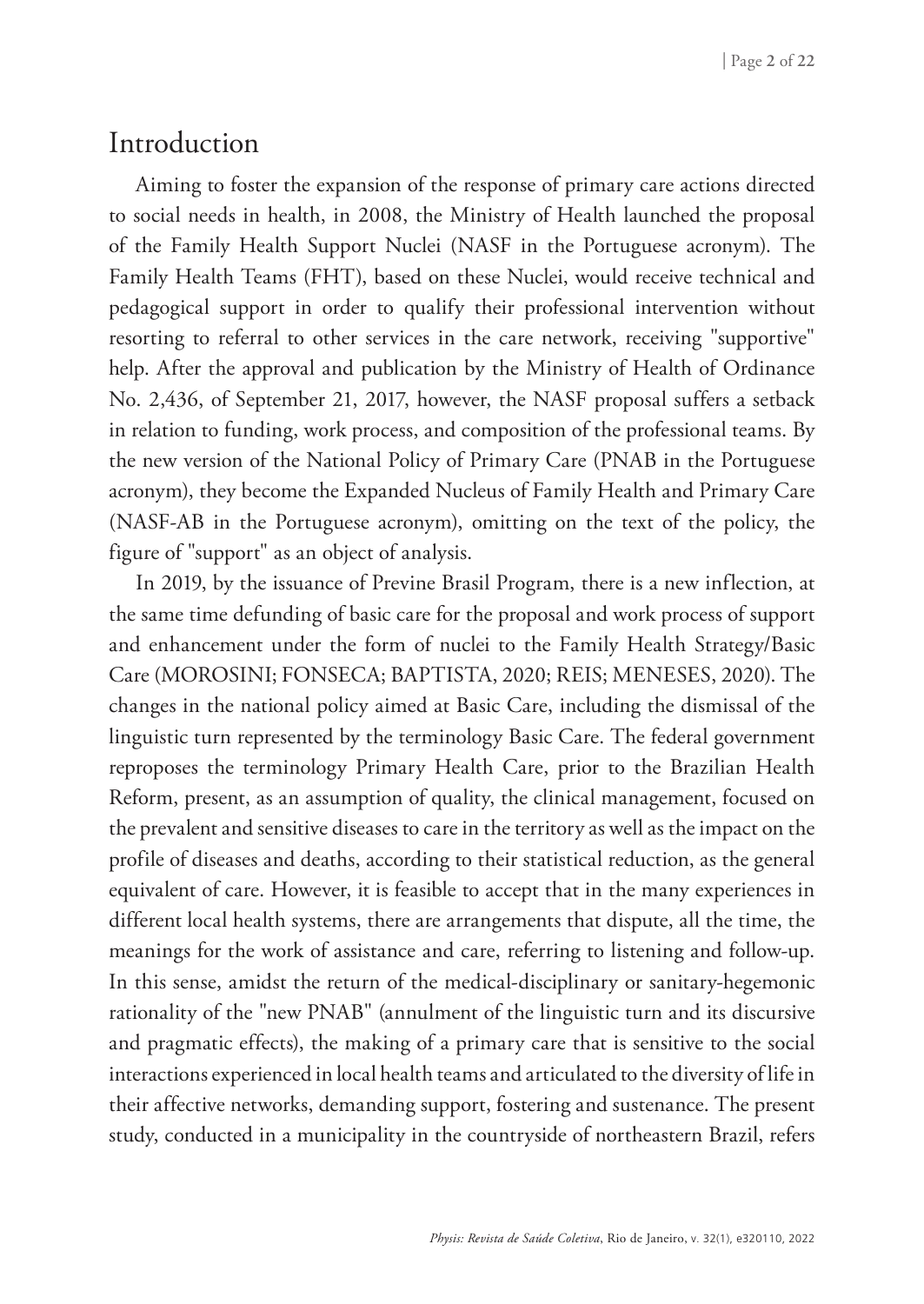to the focus and approaches of a nucleus for matrix technical-pedagogical support from "extended teams" to "reference teams" (or "minimum teams"). Only in this sense is the nomenclature "extended" nucleus worth, since instead of "specialized" nucleus, inscribing the Family Health Strategy (FHS) in the challenges of a Basic Care (AB in the Portuguese acronym) original unfolding of the Brazilian Sanitary Reform or of Collective Health studies also original to the "invention of collective health" (CECCIM, 2007).

Therefore, considering the introduction, by PNAB, of the technical-pedagogical support model, matrix support, support from an extended team (of formative backup) to a reference team (of the longitudinal link) to increase, based on support, the resolutivity of the Family Health Strategy teams and of the services that integrate and "interweave" in the Primary Care network, it was understood the question about how those who support (among themselves/to each other) or how those whose task is to support are supported, that is: how are those supporters supported? It was assumed that, in general, the basic training of the health professionals outlined by the Policy to make up the NASF-AB teams does not include training to act as "supporters" and a specific training has never been a requirement to join the Nuclei. There is even a controversy in the field about whether the support should be limited to in-service education, to specialized back-up care, or include both modalities, hence the question about the extent of the support in terms of resolutivity. For the implementation of the support foreseen by the matrix model, it is necessary that its members develop the appropriation of tools and technical-pedagogical tasks, something that is not intrinsic to the formation of professionals expected to be incorporated by the model, since this competence is not included in the National Curriculum Guidelines (DCN in the Portuguese acronym) of the several professional categories listed, nor in the specialist profile of the several medical specialties listed. It was due to this "restlessness" that qualitative research was outlined in search of the collective and formative processes mobilized inside the work of the supporters hired to work in equipment designated as "Support Nucleus" or "Extended Nucleus" to support and sustain local teams.

We aimed to "explore" this landscape with the segmental lines of "freedom" and "servitude", introduced by the ethical perspective of Baruch Spinoza regarding the predominance of potency or powerlessness (SPINOZA, 2017) within actions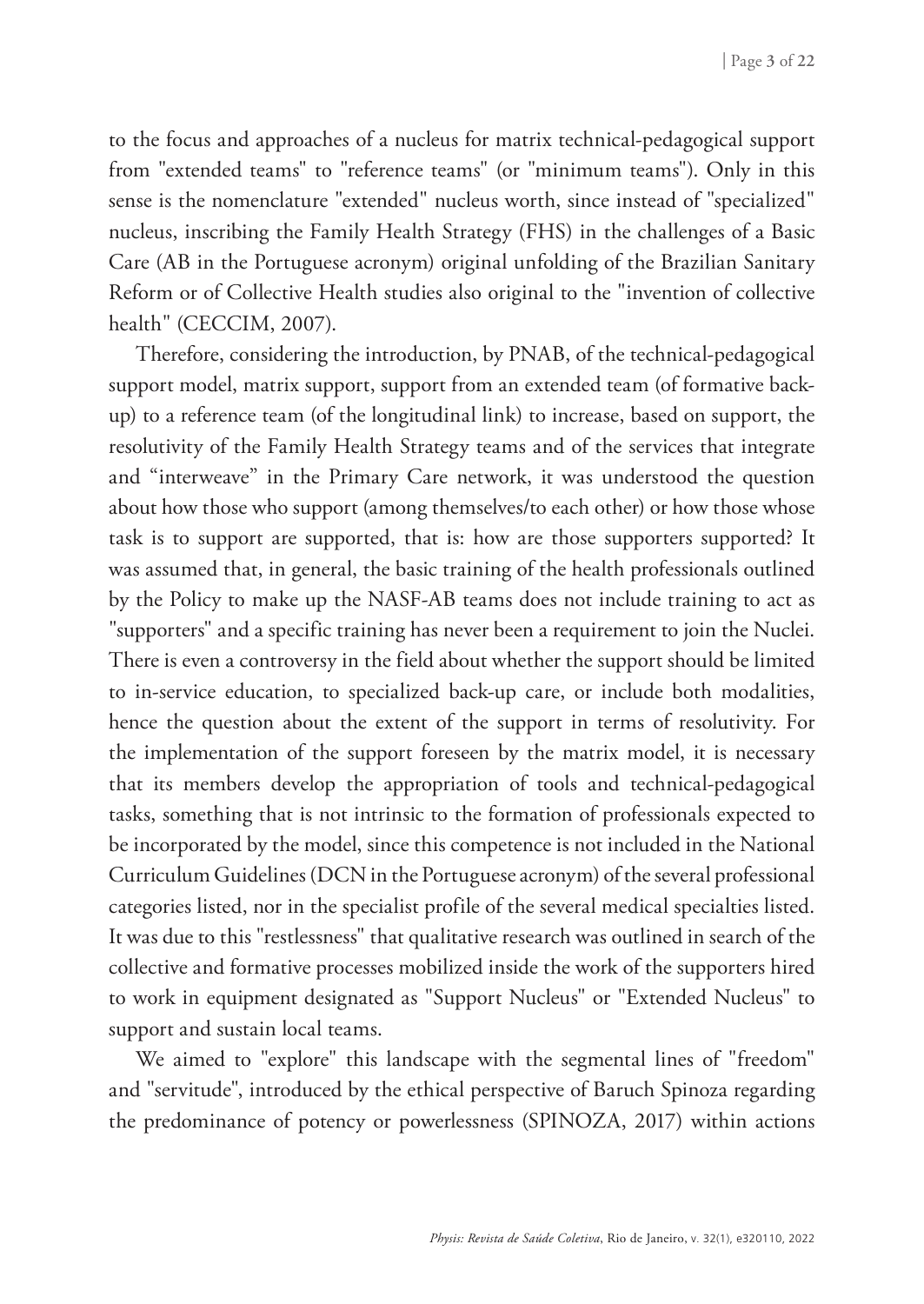of promoting knowledge, developing practices, creating and expanding sensibilities in "learning encounters" (DALLEGRAVE; CECCIM, 2018). Thus, regarding the relevance of this topic when discussing health work in the scope of the PNAB, it was understood that there is a "formative in act" process that is proper to the team's way of having agency, i.e. to the team agencying ("among us") that take place among workers summoned to a work for which they have no previous experience, at least most of the time. These "agencying" processes are not the spontaneous result of a collegiate of workers, but the emergence of sharing a work proposal, itself mobilized (agencyed) in the conduction of the work. It was verified that in the course of the work in a small municipality, where the expected roles cannot be easily diluted in the diversified network of services and management instances (as in big cities), there is a mixture of affections in the multiple relationships, whose management through Permanent Health Education (PHE) can be determinant of sustaining practices and, in these terms, practices of strengthening care coordination.

The baseline research problematized the support in the work process of a NASF-AB team in northeastern Brazil, southern region of the State of Bahia, a municipality in the range of "up to 25 thousand inhabitants", considered in the management of the Unified Health System as small-sized (CALVO et al., 2016). It was observed that those who support also experience their own need for support. The construction of supporting and being supported among peers and the search for support by the management instances of the local health and intersectoral policy, in addition to the request for support to the FHT to which support is provided, configure learning-in-act. These requests are not necessarily formalized, verbalized, or documented in any way; they belong to the practices that unfold though the interactions, and this should be important to be recognized by the managers, so that they protect the autonomous emergence of this relationship. If creativity is something designated as intrinsic to health work, if there are infinite agencying processes that impact work, and if PHE can be part of the labor process, the segmental lenses of freedom and servitude could be located in the analysis of NASF-AB. It was understood that the "support" contemplates in its technicalpedagogical function an "education-in-act" and "management-in-act" of the work "of territory" undertaken by the health system, in what concerns the Family Health Strategy/Basic Care.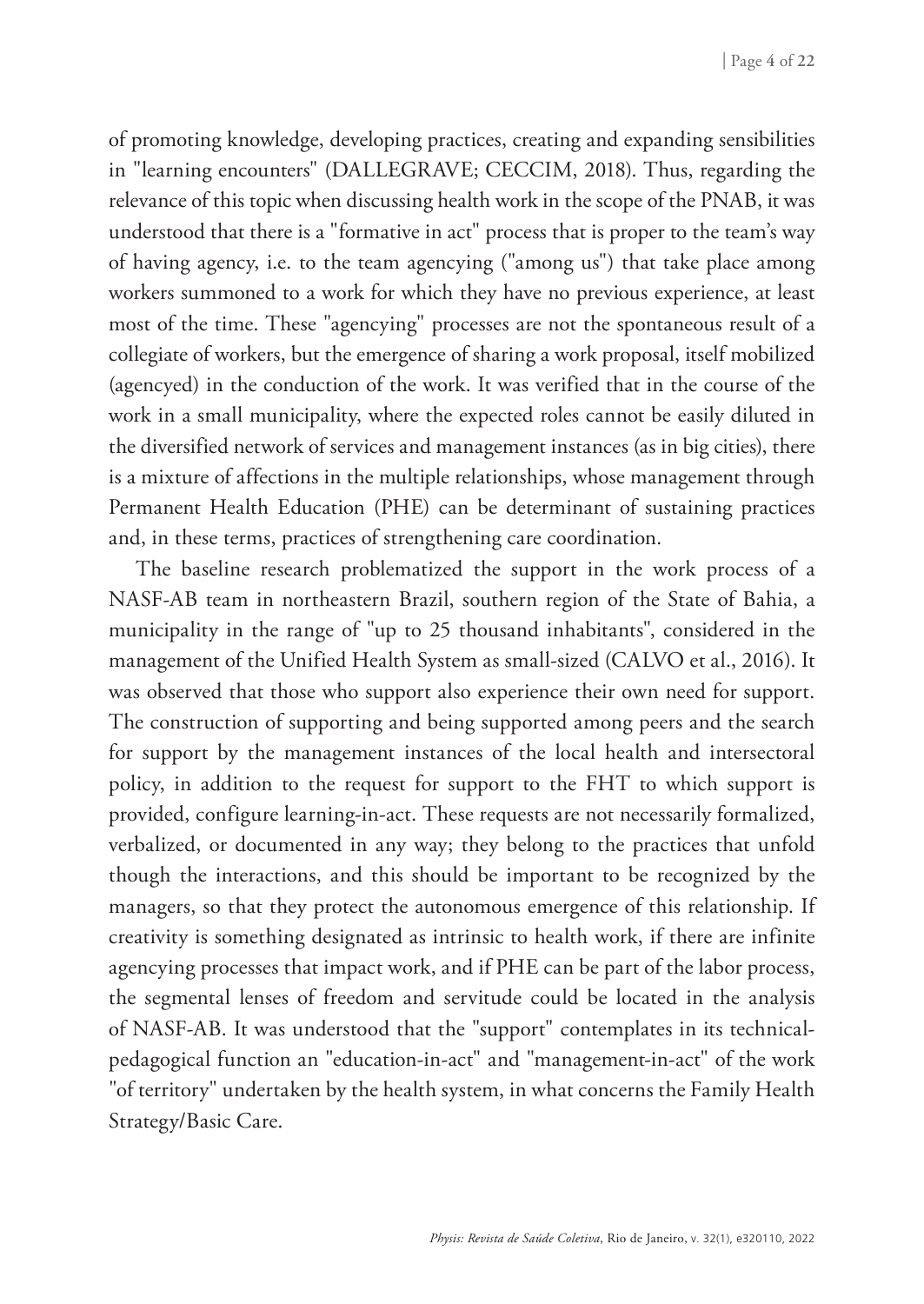# Many questions about the work process

In order to study health management performance evaluation, this small municipality has a particular contribution. The efforts to defragment care, a primary guideline for Primary Care, require networks in shared construction; horizontal relations between services; support in the construction of unique therapeutic projects; local reference teams capable of welcoming, bonding, and resolutivity; specialized support teams capable of providing support, inter-consultation, and complementary care; matrix processes with sharing and negotiation of care strategies; supervision of practices and team education; elaboration of proposals through analysis of the health situation and many other things of difficult organization and articulation, the consideration in small cities configures a laboratory of experiences to interpretation and later extrapolation and transposition.

Reflecting about health practices, it is well-known that many questions are asked about the work process. Therefore, it may be realized how necessary it is to know in depth the processes of subjectivation as well as to agency interactions that escape the curative perspective, protocol and biopolitical imposition. It is with the centrality in living work that workers are able to manufacture devices to face the captures of everyday life, because it is recognized that one of the main attributes of living work is freedom, which places workers not only as agents of change (FRANCO; MERHY, 2013), but keep them less hostages of management as well. However, if on one hand, change emerges in workers' movements, it may be said that conservation emerges as well. The liberal-privatist imaginary, most often, is transferred in the training processes of the various professions (CECCIM et al., 2008), affirming the quality according to the forces of the biomedical model, with the hierarchy between professions and the subordination of users to technical knowledge. The encounters are interwoven in the everyday life as freedom and servitude, segments that play in the scene, and the victory of one pole or the other is not definitive. The strongest validity of the segments is the one inserted in the management practices and in "fields of possibility" that are established among work practices.

According to the PNAB, the composition of NASF-AB teams includes the professional categories of art educator (bachelor or licensed), social worker, physical educator (bachelor or licensed), pharmacist, physical therapist, speech therapist, nutritionist, psychologist, public health (bachelor or specialist), occupational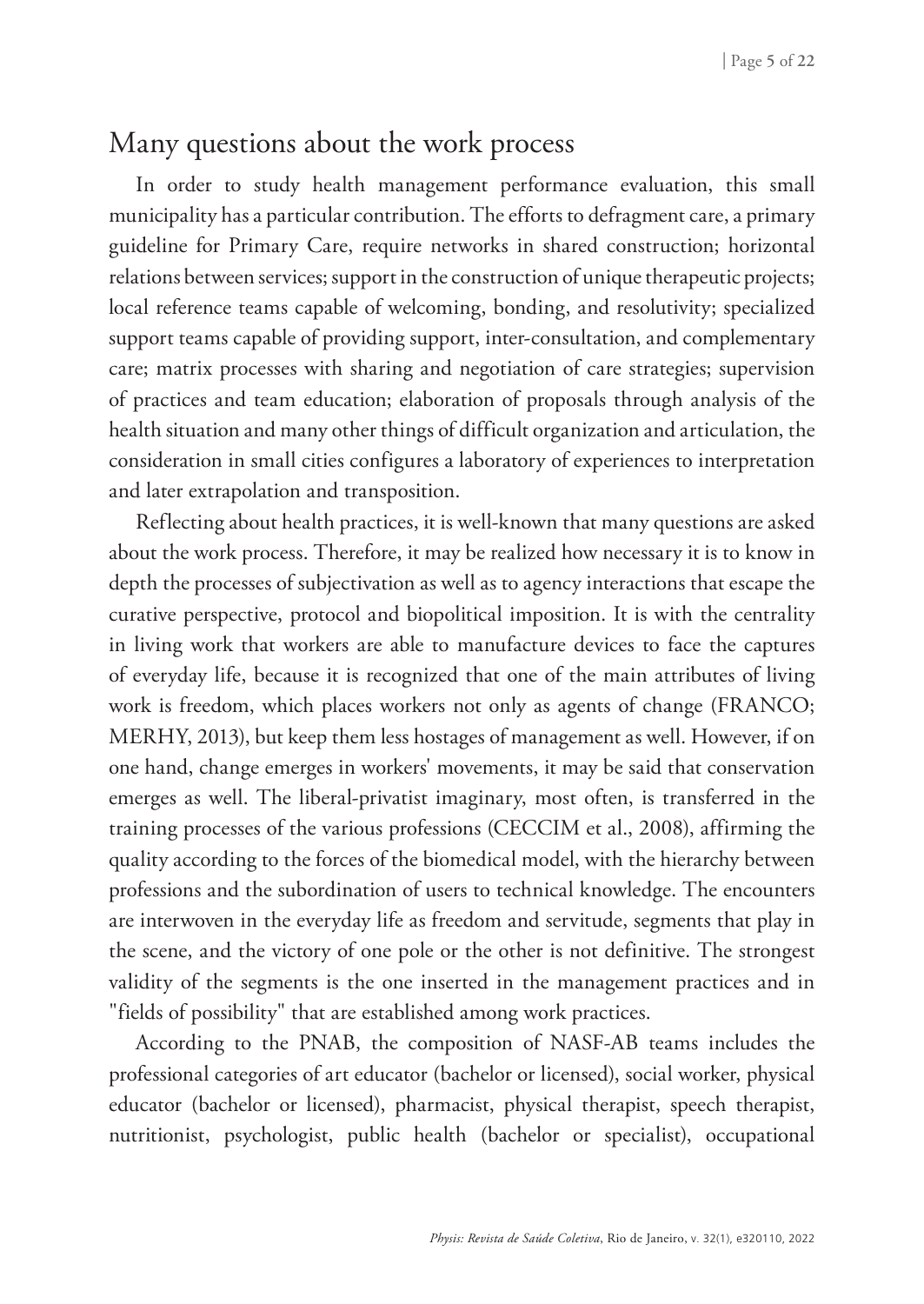therapist, and veterinarian. It also includes specialist doctors: gynecologist/ obstetrician, pediatrician, internist, psychiatrist, geriatrician, occupational, homeopath, and acupuncturist. We also noticed both the low familiarity with AB among the reference professionals, and the low familiarity with the matrix support. In the case of doctors, even though familiarity with AB is mandatory, as a result of the scope of the DCN, it cannot be expected their readiness, following a specialty acquired through intensive work in hospital environments and under singleprofessional preceptorship (from medical specialist to medical resident). In the other professions, the exception is when the residency training is in the multi-professional modality in family health/basic care. However, the multi-professional residency in basic care does not have the slightest chance of universal access, considering the currently small distribution of programs and vacancies.

Considering that the work in health is relational and that it happens on the basis of the encounter, one can think of the agencying processes that affect the workers' daily work; therefore, it may be considered the multiplicity of encounters that are produced, as well as their capacity to provoke movements of deterritorialization in the subjectivity, in the imaginaries, and in the established. Regarding this movement, PHE is understood as activation, on one hand, and shelter, on the other, to the construction of other ways of meaning and producing work, opening a "field of possibility," that is, making possible a kind of perspective that makes the transit from servitude to freedom feasible. The politics of work and doing of the AB constitute a field of possibility if they allow or intercede for living, creative work, always implicated with the territory.

The Family Health Strategy has placed its bets over the years on changes in care, but it has been strongly crossed by marketing, hygienic and medical-hegemonic agencying processes that have functioned as a device for capturing the work process: from territory to the clinic focused on diseases of interest to public health. Through these agencying processes, it is verified, in the HFS, the logic of care managed by a kind of portfolio of services, which is structured by the prescriptive act, the consumption of diagnostic procedures and drug therapy (MERHY et al., 2019). We can allude that the major transformations in health work have allowed for advances in professional knowledge, intervention techniques, the precision of examinations, and the specialization of specific knowledge, but have also led to the fragmentation of human beings and their health needs (BRITO; MENDES; SANTOS, 2018),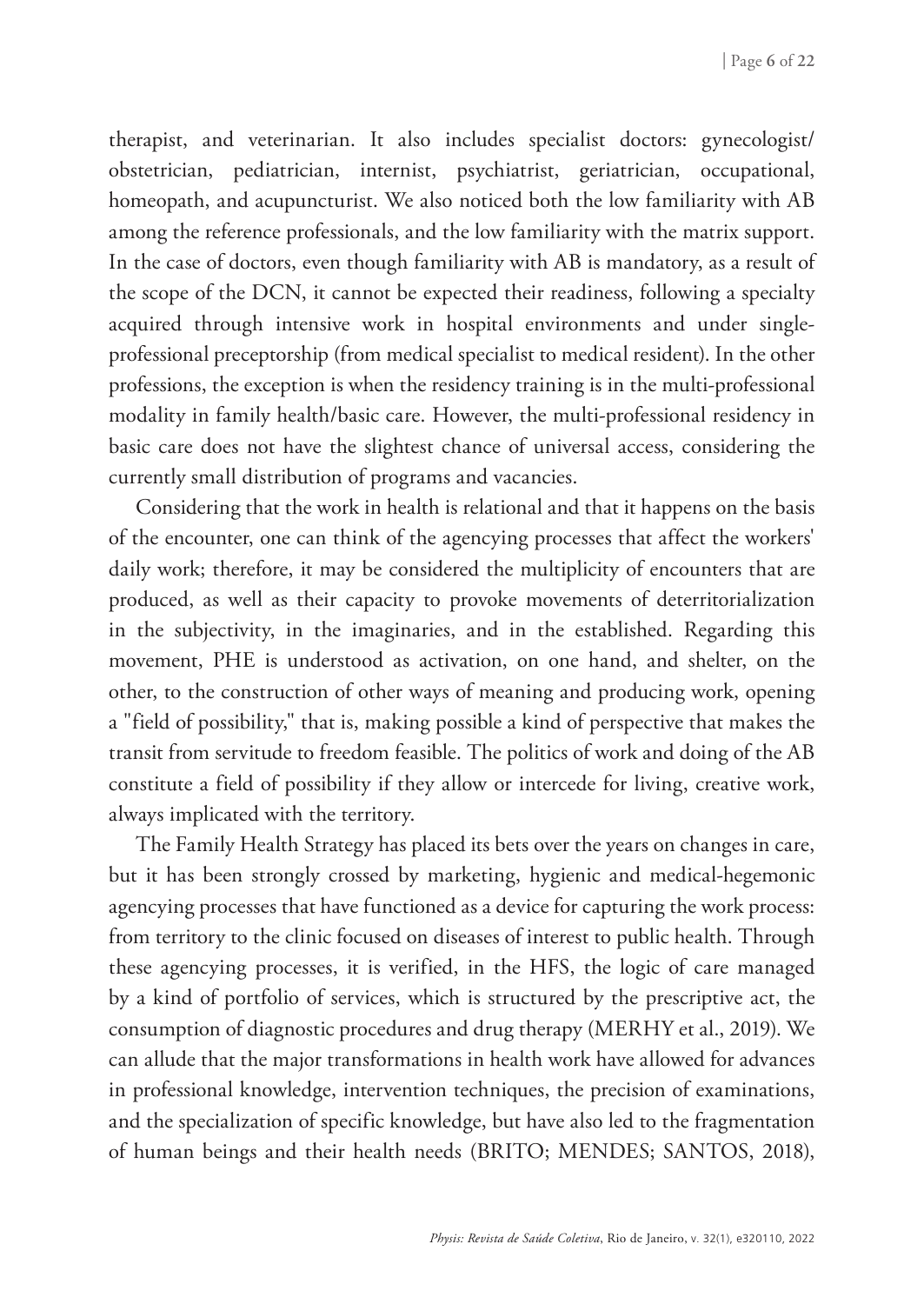operating as if biological events could be dissociated from their pulsating experience in the very existence of living.

We observed that the challenge resides in the daily life of workers to overcome the influence of protocol and normative models, seeking, precisely from the specialized supporter, the supervision and learning that deconstructs the specialist imaginary and builds the comprehensive approach. It is noted, therefore, that the supporting professional must be the one who, by obtaining relevant recognition as a specialist, becomes a virtual presence merged to the presence of the primary reference professional. Depending upon the encounter, professionals of specialized knowledge refer to normative and protocol pathways, or they can open escape lines for other (and creative) arrangements of/in care in the territory. The practitioners of NASF-AB are not designated as "specialists" here, since only the doctors, in this technical-pedagogical equipment, are holders of a professional specialty; the others can be specialists, but their criterion for being incorporated, is the basic professional qualification (graduation) in careers other than nursing, medicine, and dentistry, integrated to the FHS as primary reference careers (professionals of the longitudinal link), preferably specialists, themselves, but in Family and Community Health.

In this context, it should be remembered that work in health has as a particularity its collective nature (MALTA; MERHY, 2003), however, the work process organized by the fragmentation of acts leads to the understanding that the attention would need to be "expanded". The very capture of the work centered on procedures ends up limiting the creative capacity and referring the notion of defragmentation to the expansion of the clinic by incorporating hard or light-hard professions and technologies. Santos, Mishima, and Merhy (2018) state that the logic of production by procedures, as well as the agenda oriented to national public health programs, end up as examples of capture of "living work" by "dead work" (already outlined in advance of the encounter in act, according to the application of the diagnostic and therapeutic formulation plan based on prevailing evidence). Therefore, the research proposal implied to "inhabit a territory", to know the intra-team exchanges in NASF-AB and the inter-team exchanges in the action of specialized matrix support to the reference teams.

To inhabit a territory, is to avoid remaining distanced and observant, we "affectively" put ourselves in interaction, we let the affections touch us, summon us, and involve us. With that, if we do not stay at a distance, we can feel-with (FORTUNA; GATTO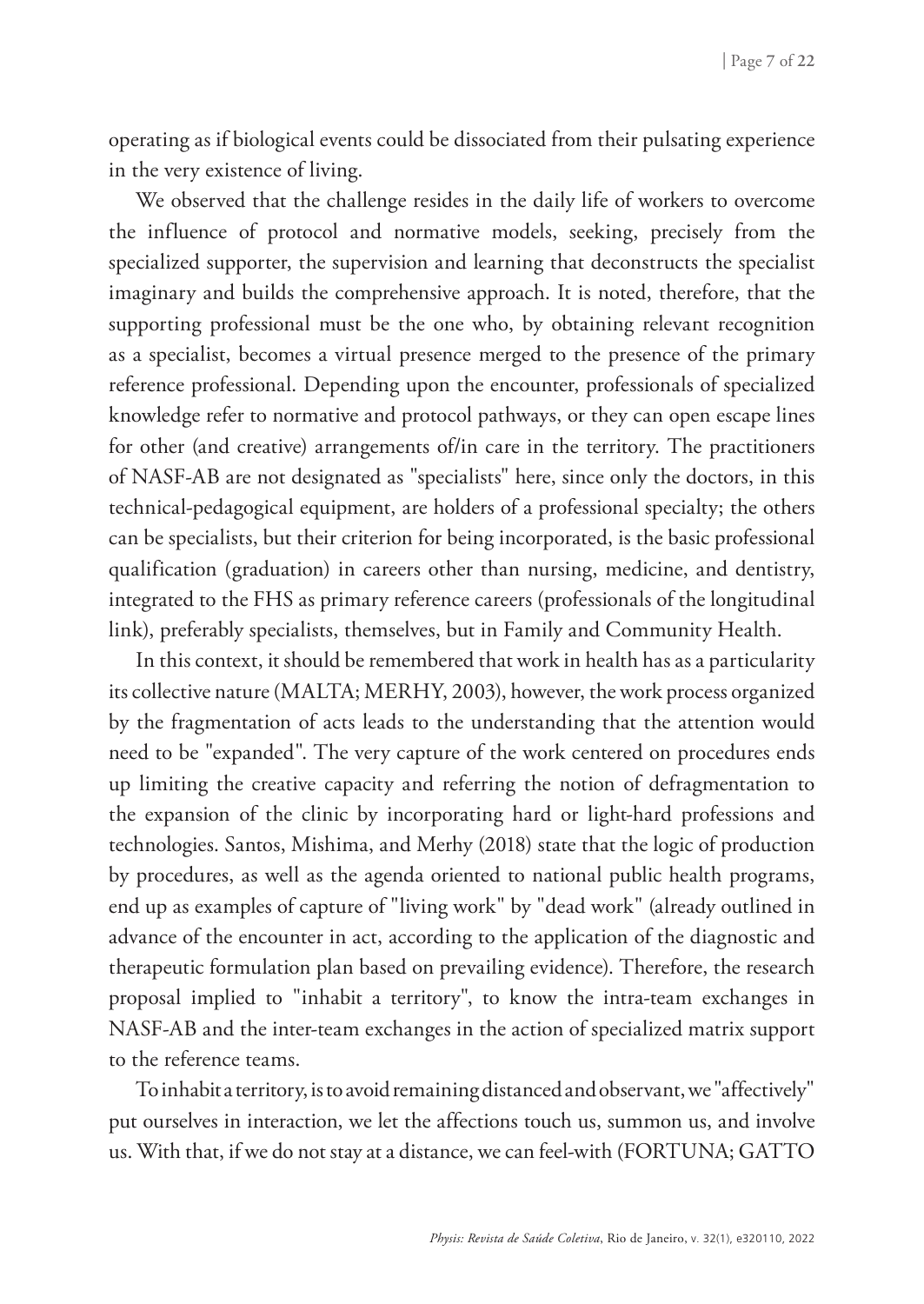JUNIOR; SILVA, 2018), composing ourselves to the work process under research and perceiving, from the affections triggered in the encounters, the development of daily life, its locks, the feelings aroused and the networks of questions, interpretations, answers and reactions. The "we" in the NASF-AB team was remarkable: a team that prepares approaches, discusses intervention cases, exchanges information about the territory, about their professional knowledge, about information sources, about interprofessional collaboration, and about support in consultations and interconsultations. In the operation of this "among us", a collective is born that sees itself in achievements, but systematically sees itself within the difficulties in its work, in its action of/inside a team, and in its action with local teams.

## Cartography as a methodological intercessor

The construction of this study took place through cartography (DELEUZE; GUATTARI, 1996) and research-with (FORTUNA; GATTO JUNIOR; SILVA, 2018). Cartography adds power to describe states and not things, it is interested in the moving, not representations. Research-with presupposes a longer stay in the field and a production "with" the research subjects in a shared way. Both perspectives recognize the knowledge of everyday life from experiences and experimentation. The methodological design is built through the clues that are collected in everyday life. Romagnoli (2009) explains that to map is to allow oneself to dive into the affections that permeate relationships, allowing the researcher to be inserted in the research, therefore being modified by it. Subject and object mix together in the research process, building a mobile map of psychosocial landscapes (ROLNIK, 2016).

The question proposed for insertion in the field was: how has been the work process of support for the resolutivity of the FHS team? Understanding the existing possibilities for knowledge construction and data recognition, the study was organized under the perspective of the "WorkshopClass", a proposal created by Elisandro Rodrigues in his master's thesis and presented by the Brazilian journal Interface, in its section dedicated to health-art-education relations. Rodrigues and his advisor show that it is possible to research in the arrangement of collective spaces soaked by group dynamics, paintings, drawings, collages, murals, conversation rounds and collective dancing, modalities of education that operate by encounters (RODRIGUES; DAMICO, 2015). The "WorkshopClasses" are not workshops,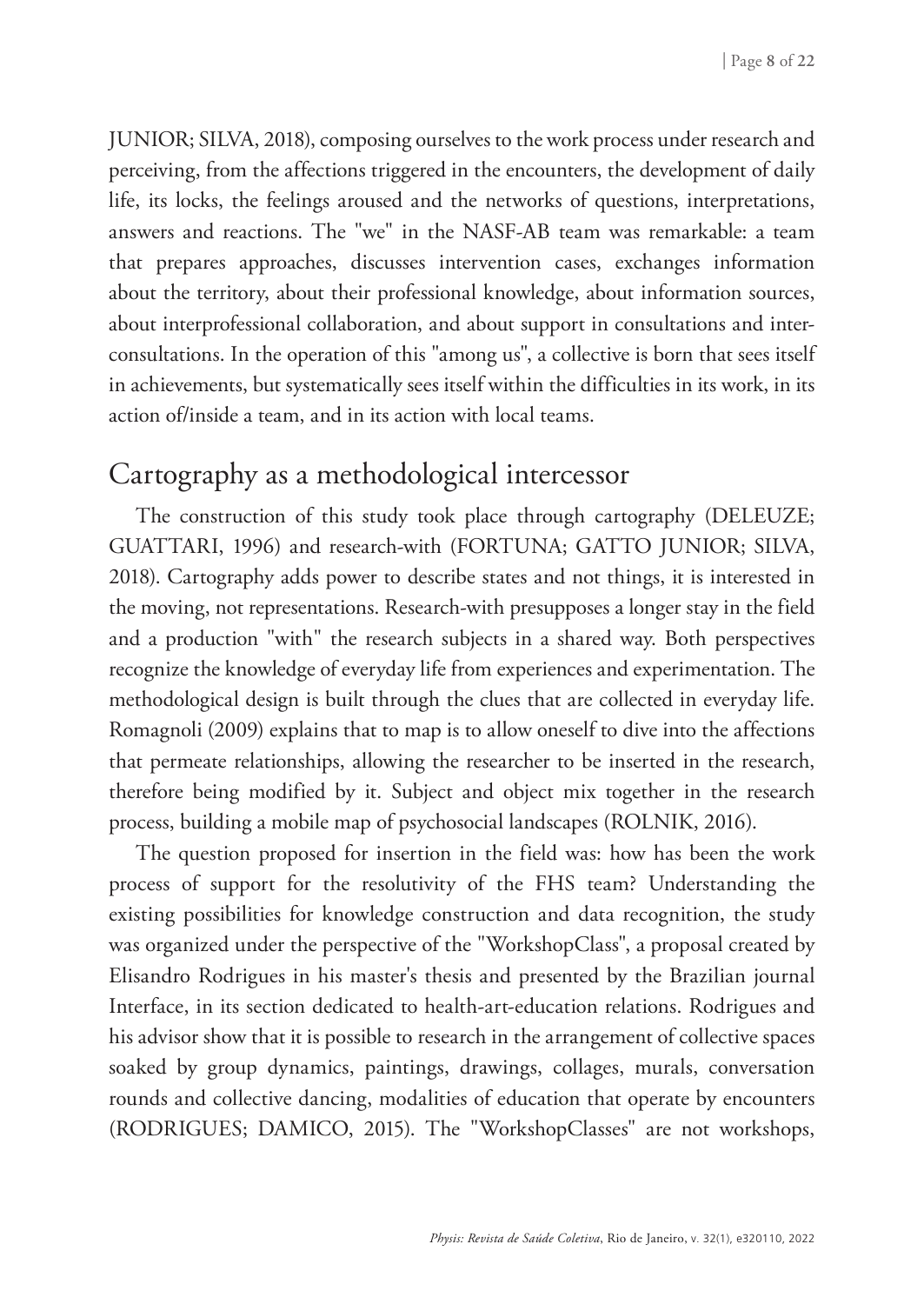insofar as there is no goal of a product, nor are they classes, insofar as there is no goal of content transfer, they are meeting spaces operated with activities and knowledge constructivism. The production in act results in a "knowing-with".

Work is multiple in itself and the workers in their work process are affected all the time by the encounters that happen in everyday life. The workers, amidst the crossings, dispute the space of being with procedures, flows, routines, exams, knowledge and teams; that is, the worker is inserted in complex plots of acts (CECÍLIO; MERHY, 2003). Therefore, in addition to the WorkshopClasses, participation in other moments was sought: AB rounds, home visits, NASF-AB team meetings, and physical activity groups. Coffee breaks and walks around the territory with NASF-AB workers or residents were also moments of interaction/ interlocution. Notes in field diaries, drawings, doodles, *intuitions*, and the construction of poems accompanied us in this process in which production and analysis occurred concomitantly.

Rolnik (2016) states that the cartographer's practice is fundamentally concerned with the formations of desire in the social field. In this way, a commitment was made to go beyond the limits of the visible and participate in the processes that comprised the work of NASF-AB with the HFS team. The author suggests that the cartographer researcher "carries in his/her pocket a criterion, a principle, a rule, and a brief script of concerns" (p. 65). Disquiet is the compass of the cartographer, so he/she will constantly define and redefine the concerns relevant to research-with. The NASF-AB team in question was composed of nine workers, among five professional categories: physical education (2), pharmacy (1), physical therapy (4), nutrition (1), and psychology (1). The residency class was composed of five residents, one from each category: social work, physical education, nutrition, dentistry, and psychology. All NASF-AB professionals, all residents in Family Health, and two master's and doctoral student researchers in Nursing and Health, a physical therapist and a nurse, totaling 16 participants, which corresponded to the total planned inclusion: who works-worked in NASF-AB, who is-was in training and who trains-in-act for matrix support.

The research is part of a master's degree course in a municipality located in the southern region of the state of Bahia, in northeastern Brazil. The estimated population for 2019 was 20,491 inhabitants, having fluctuated in population data from 21,081 inhabitants in the 2010 census to 27,007 in Wikidata for 2012. The research project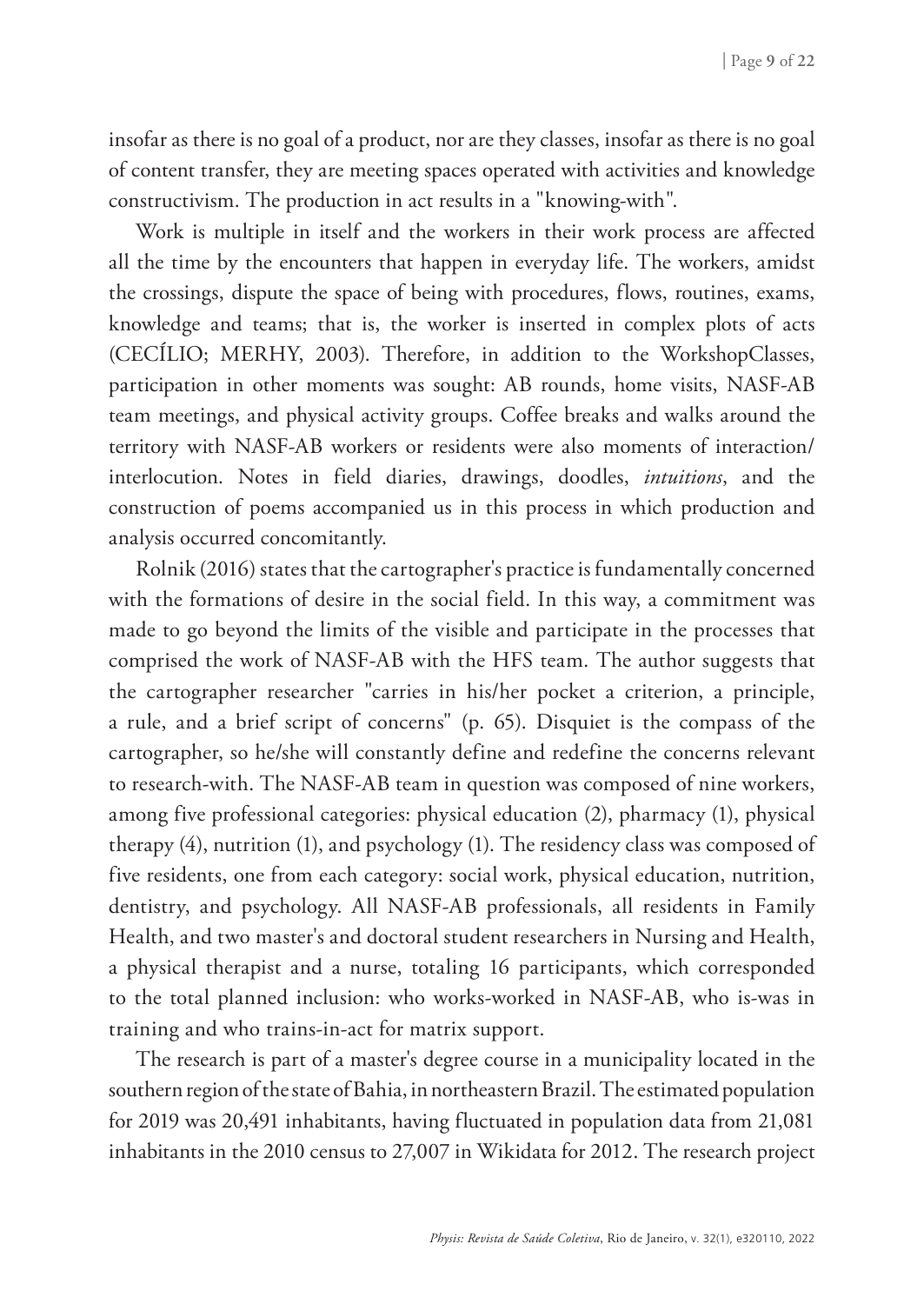was approved by the Research Ethics Committee of the Universidade Estadual do Sudoeste da Bahia, having met the guidelines set forth in Resolution No. 466, dated September 12, 2012, of the National Research Ethics Commission, regarding research involving human beings. To conduct the research, after clarification of the risks and benefits of the study, all involved signed a Free and Informed Consent Form, agreeing to participate in the research, integrating it. The field immersion took place from August 2017 to September 2018. "WorkshopClasses" were held in the Municipal Health Secretariat and, also, in Basic Health Units of the municipality; they lasted an average of 3h30min each, totaling approximately 15 hours of audio recording, with subsequent transcription.

Since encounters are a rich space for the production of care and health education, the WorkshopClass proved to be interesting for the "living" understanding of NASF-AB's work, in a strong intimacy with its agents. The approach to the scenario, in this form, was carried out in four significant axes: Talking about the work; Suddenly, we are NASF-AB; Education in action in our daily lives; and Tools of NASF-AB for the production of care. The following meaning narratives reverberated: ESF/ eSF, Health Care Networks, DCN, Residencies, Matrix Support, Expanded Clinic, Singular Therapeutic Project, Group Work, and Permanent Health Education. The WorkshopClasses were attended by NASF-AB professionals, residents of the Multiprofessional Residency in Family Health, and two graduate researchers who collaborated in the reporting. The concatenation of affective and cognitive processes was built through the formulation of "narrative excerpts", an emission of what was sensitive to the experience and experimentation in the world of practices (ROMAGNOLI, 2009). The data analyzed were drawn from a corpus consisting of speeches, communications, and expressions, where the selection of narrative excerpts was to be meaningful of situated experience. The "selected" excerpts expressed the respective community of practice and problematized reality.

# Results and Discussion

Since health work is centered on relationships, practitioners operate in flows, often tense, in which the multiplicity of factors that affect the subjectivity of professionals makes collective work difficult, because each worker means work and care from his or her experiences and worldviews. Then, about these relationships,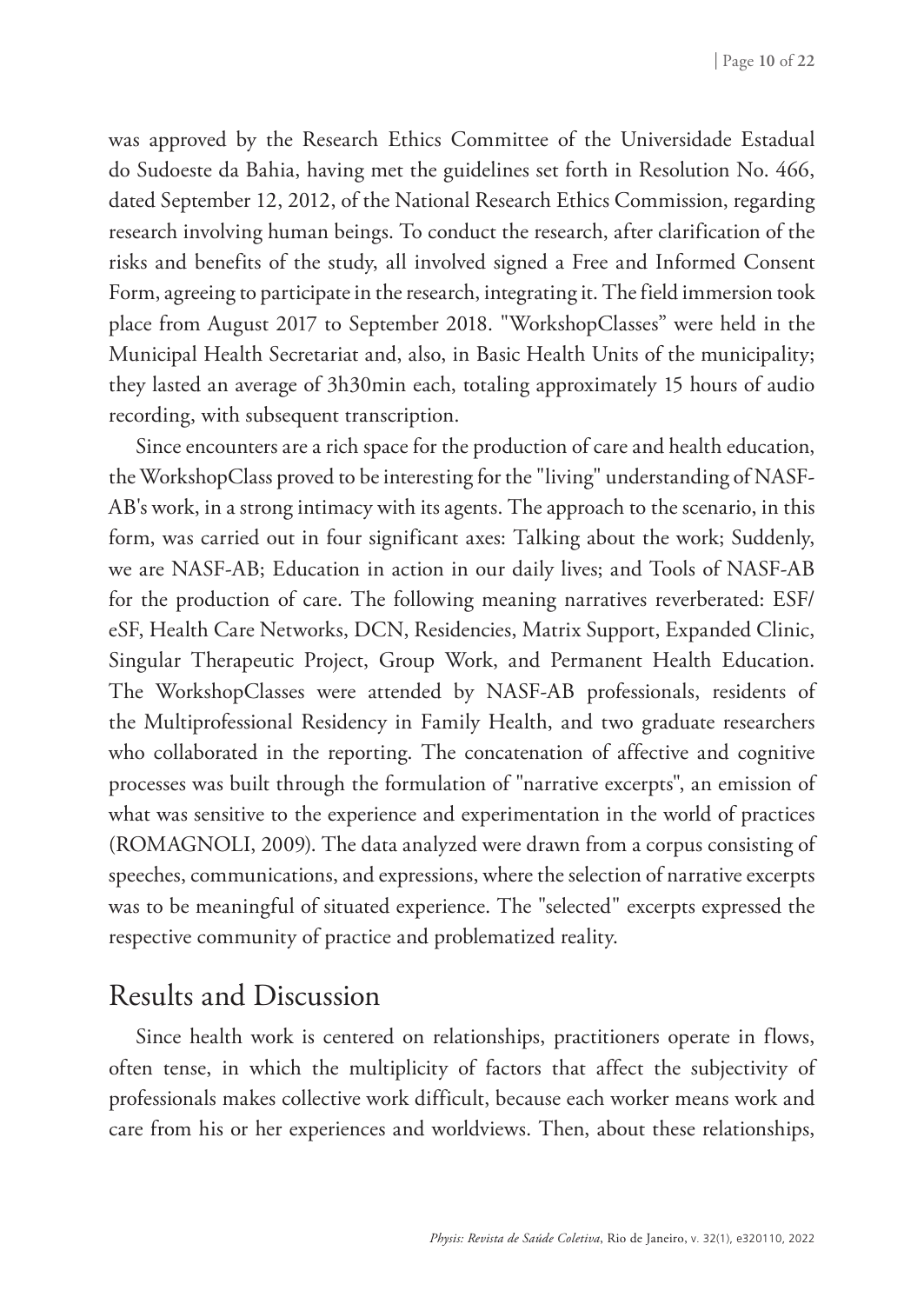Oliveira, Baduy, and Melchior (2019, p. 16) call attention to intercessory meetings "where knowledge, both technical and life knowledge, is shared and conflicts are faced in order to allow that a user-centered care is produced, thus expanding the possibilities of supporting the user in his or her way of walking life. Walking through the territory, the crossings in the work of NASF-AB may be observed: on one hand, obstacles to the implementation of projects with FHT, marked by bureaucracy and protocols; on the other hand, creative and potentially innovative actions, something like "improvisation" (FRANCO, 2015). We realize that professionals set up possibilities to access the teams, building an original work process.

> A moment that is opportune, I get there and suddenly there is a little gap, we propose and already sit down, we always do that, it is suddenly that arises. (NASF-AB Worker).

Owing to its multi-professional and territorial character, the AB is a space of multiple actions and, therefore, a place of permanent tensions as there is a dispute of ideas, wills, and projects among workers, users, managers, the state, and the market. We verified the team's dispute among themselves and with the family health teams about the ways of conducting consultations, organizing team meetings, planning, and fulfilling agendas. In a way, despite all the obstacles, we note the plasticity around the practices that allow operating under the logic of "care production" (MERHY, 2002). Still, according to our perspective, the worker is not free, because servitude and freedom are lines of realization of subjectivity, collective processes and institutional movements.

Franco (2015) helps us think about some lines of subjectivation that incur on individuals and that are important to discuss the tensions between servitude and freedom in the health work process: capitalistic subjectivation, imposing images on the ways of working, learning, teaching, loving, speaking, etc., fabricating norms for the pattern of human's relations with the world; moral ordering, which, from hegemonic precepts of society, establishes rules and behaviors of good living; and dispositions of science, often characterized by the biological look to the health-disease process. The author says that the human dilemma is to live in-between servitude and freedom, imprisoned or liberated along some of these lines. Then, he argues that the option for a certain work practice and the way workers relate to users can be given by the collective agencying that takes place in-act. The processes in which the professionals take part, can lead to the limits of technical knowledge or go beyond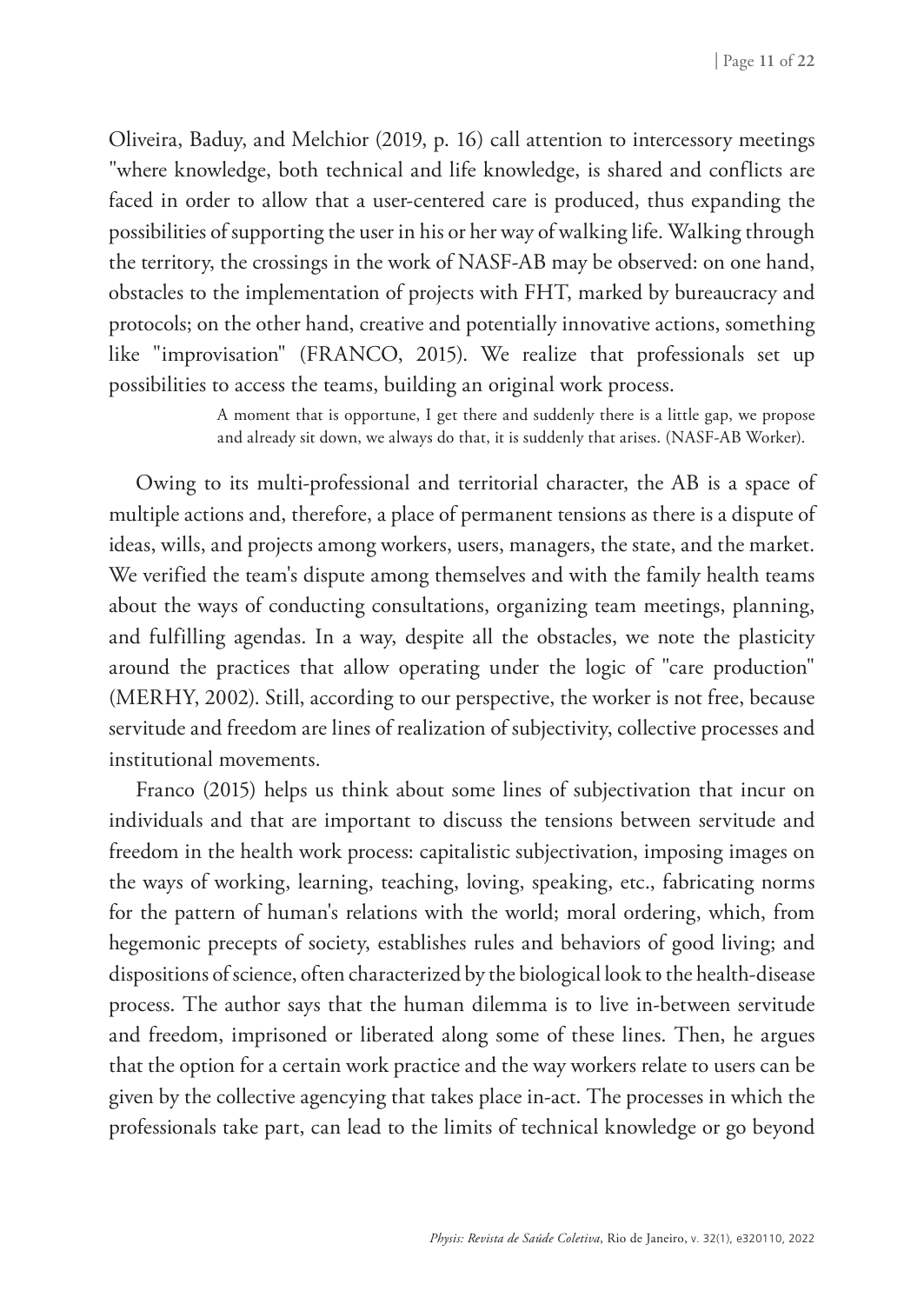this perspective, opening possibilities to rethink the work, operating a care centered in relationships or from the strength of the encounter itself. In relation to plasticity, there is the tension between conservation and change, both in operation for the maintenance of the instituted or in disposition for an instituting transformation.

#### **Servitude: the obstacles of the work process**

Spinoza (2017) understands man to be afflicted with passions and actions. To the extent that their bodies are affected, they may suffer variations in their potency to act. For Spinoza, the affections are "the affectations of the body, by which its potency to act is increased or diminished, stimulated or restrained, and at the same time, the ideas of these affections" (p. 98). When we act only by the effect of external causes, we are in a condition of servitude, for we are subject to the passions, thus the production of life does not operate under its own will. Therefore, servitude is "the human powerlessness to moderate and restrain the affections" (p. 155).

By bringing to the fore some narrative excerpts of NASF-AB professionals, produced in the Workshops, we may perceive good and bad encounters in the daily work process:

> I participated in a team meeting [of a certain area], and a colleague proposed the implementation of the reception, according to the AB Booklet #39. Nobody wanted to study. You have no idea of the uproar that meeting caused, the doctor got up and said all kinds of things, that she was going to change the work process... They didn't even try, she couldn't even finish explaining the reality she saw, it was something that would be very simple and that would only make the service more dynamic, it wasn't something restricted to such and such nursing technician, to such and such nurse, it was to be implemented in the service and I, as a NASF professional, could do this welcoming. The nursing technician could do it, so, like this. She proposed a service and wasn't heard, she couldn't even finish her reasoning, everybody was against her.

> I went to a team meeting [of a certain area] that I asked for leave to withdraw my team from there.

It was observed the difficulties confronted by the NASF-AB team when participating in the collective spaces of the FHT, but it is worth mentioning that the teams have different characteristics in their composition and also in their history in the AB. If, on the one hand, there are teams that bet on the decentralization of the medical-centered perspective, others revolve around the physician. Therefore, under disputes, NASF-AB has the challenge of enrolling more or less experienced teams in an attempt to dissolve the hard nuclei of the professions and accentuate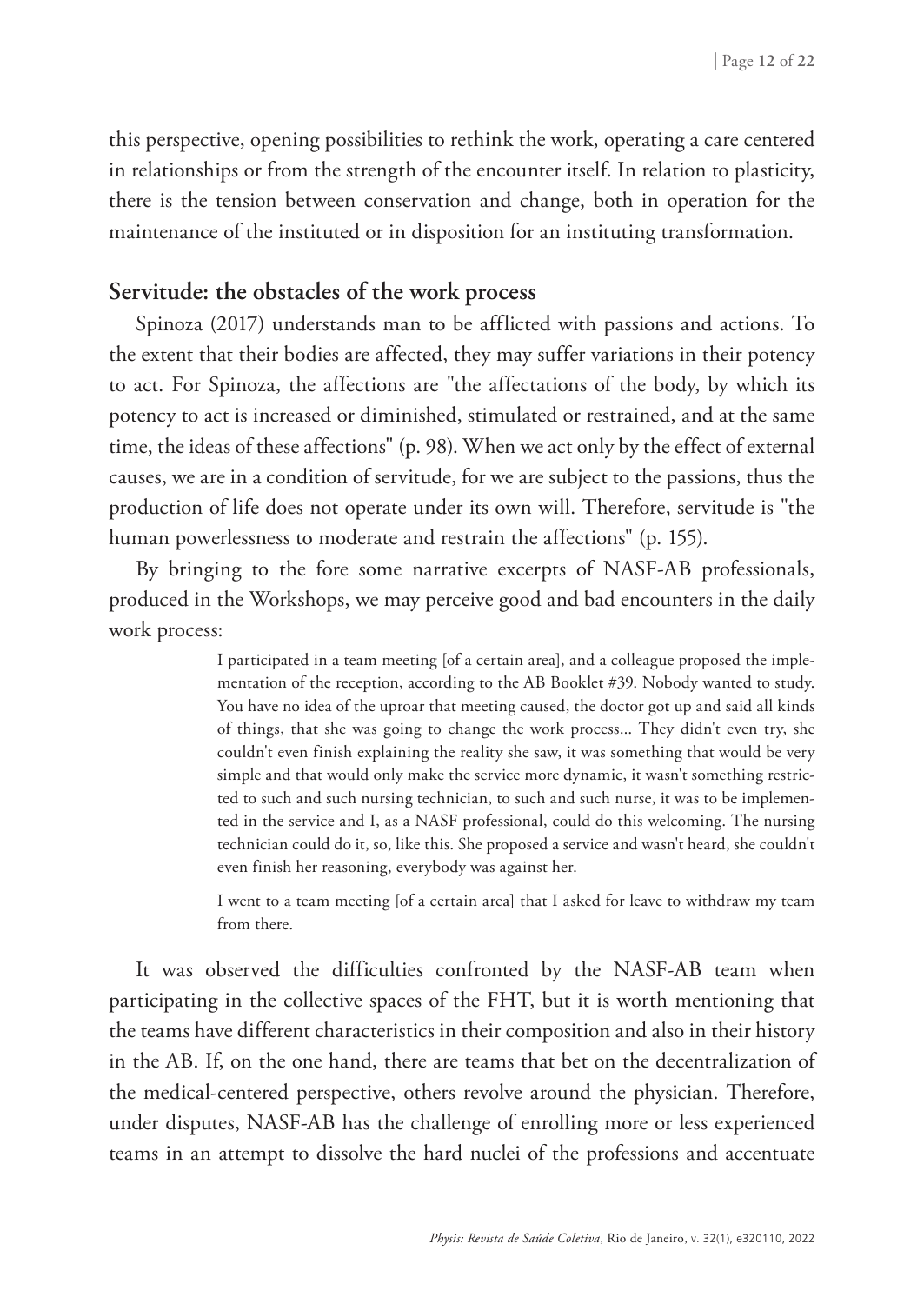the interprofessional collaboration, including with middle level workers and Community Health Workers.

The affections triggered on the workers' bodies result in good or bad encounters, expanding or reducing their possibilities. Following Deleuze (2002) when our body encounters a body that does not suit us, its potency opposes ours, it operates a subtraction or annulment, and our potency to act is diminished or eliminated. In that way we experience the sad passions, we feel powerless. In an "encounter" in which NASF-AB practitioners have their vitality diminished, this sad passion leads to the condition of impotence. In order not to overcome this state of "lesser perfection", it is necessary to establish compositional relations with other elements in a way that increases the potency to act and think. By increasing it, we accumulate possibilities of affecting and being affected and, therefore, we acquire new possibilities with the world of which we are a part (MARQUES, 2012), but are not even available:

> Me, once there in the unit... It was complicated, waiting for one patient to leave and another to come in, I introduced myself to the doctor, telling him I would like to have a shared consultation with him, he looked at my face and said: "consultation?" I said I was a physical therapist from NASF, and that I could help him, with something, anything, I would be there to help him, so I sat in the room and stayed during the consultation. He found demands for me and started talking: "about that, she will guide you". Then I started. A week later when I went into the room again, he said "not today, because I am going to have a quick consultation". When I left the first appointment, last week, I thought he had enjoyed it and that it had been profitable, which it really was, me and him inside the room, but it was also the first and last appointment. Today, I can't even get a shared home visit. (WorkshopClass).

Regarding the NASF-AB practitioners, a joyful passion came to produce the will to share other consultations, to compose the work with the tools of technicalpedagogical support when present in that team. When confronted with the professional's rejection, disappointment tends to obstruct the will to produce together. Emotions and thoughts influence the body. The human mind, according to the Spinozan proposition, "does not know the human body itself and does not know that it exists except through the ideas of the affections by which the body is affected" (SPINOZA, 2017, p. 70). The mind is the idea, the very knowledge of the human body. This idea is adequate to potency when it acts by the forces of life, of composing more encounters, going from passivity to activity. Inadequate ideas, on the other hand, is when the mind possesses the image of what is produced by other bodies in relation to its own, preventing it from experience. Inadequate ideas are not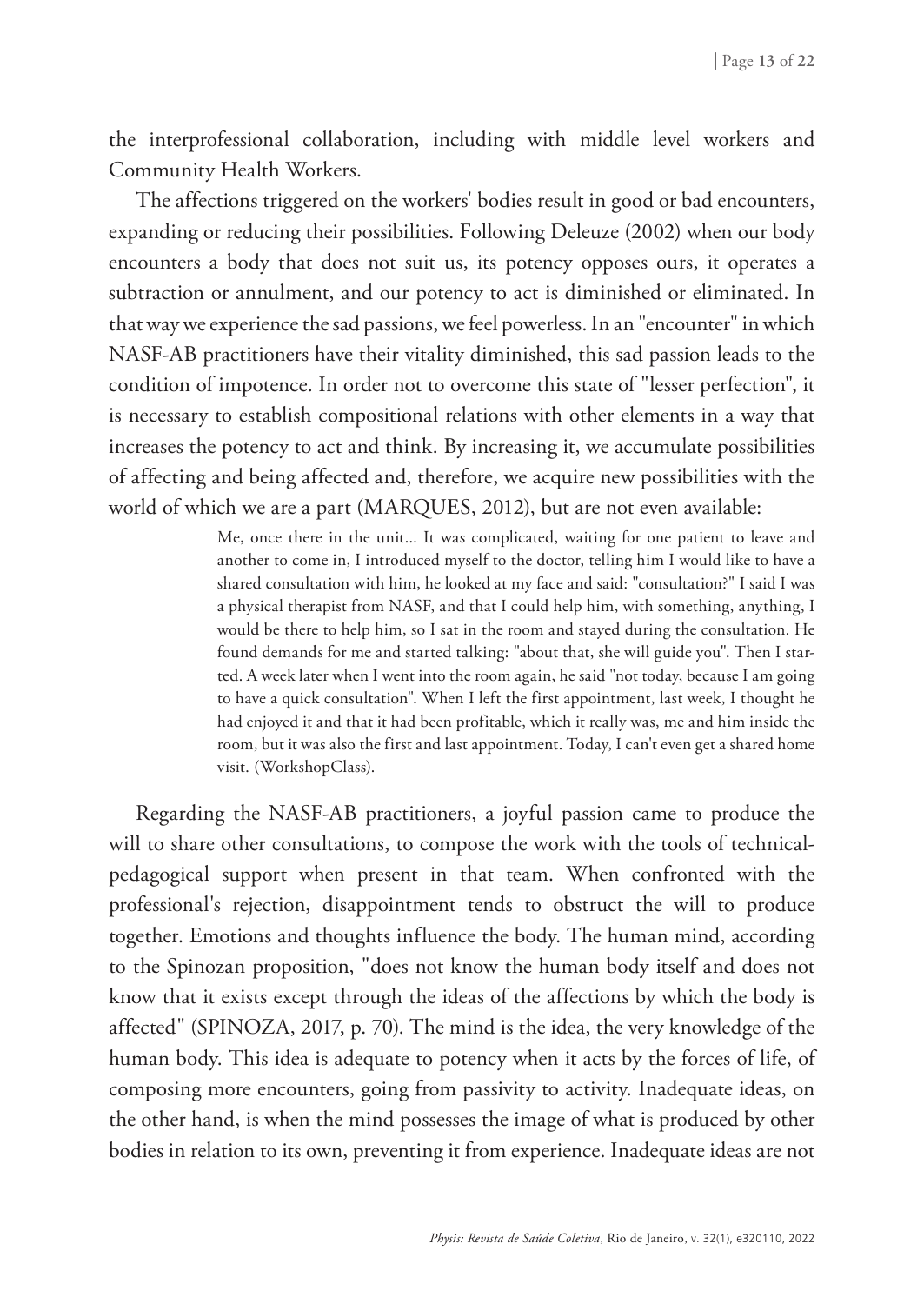false in themselves, they are confused and partial insofar as we do not know them in living experience, we do not act by the agency of our own forces. Nevertheless, the possibility of the passage from inadequate ideas to adequate ones is found in affectivity itself, openness to affections, to knowing more.

In order to allow these affections not to be inadequate ideas, produced by sad passions, it is necessary that the workers understand the effects of these encounters. It is observed the difficulty in accepting other possibilities of work, of using technicalpedagogical tools inherent to NASF-AB for the shared construction of care. If, in the encounters in any activities, the professionals kept the work process away from current affections (refraining from openings to the present/in act), the work will be submitted to the images, but not to the affections and operates in servitude. The WorkshopClasses brought these emotions:

Because we have to obey. And so, we obey hierarchies.

I mean that our role today has to be formalized, this is exactly what I was going to say, I understand that nothing should be so bureaucratic, I know that we have to break with this bureaucracy, yes, even to move forward, but who is going to support us? If it is not paper, if it is not something formal, bureaucratic?!

I think that this bureaucratization of the service disturbs a lot, reflects negatively, because today it is like this, you have to attend such a number of hypertensive and diabetic patients, you have to attend, whether the service will be good or bad I don't know, but I have my records here.

And if we don't document, don't put it on paper, it seems that we didn't do some things.

If things are not following the norms that we work and have to work with, they should make a document, to say that the conducts are not collaborating to the assertiveness of their work, because I like to work with documents. So, I could take the document to my coordination so that they could be aware of it.

These emotions favor the imprisonment of workers in certain protocols that end up being the "most important encounter," the encounter with the paper, which denotes the capture of work. Spinoza (2017, p. 144) talks about the feelings of fear and hope, placing fear as "an unstable sadness arising from the idea of a future or past thing, of whose attainment we have some doubt" and hope as "an unstable joy arising from the idea of a future or past thing, of whose attainment we have some doubt." This is how meeting goals and the imposition of formal documents, obeying, formalizing and bureaucratizing pass into the inadequate ideas, generating suffering and anguish, besides the dichotomy between prescribed work and real work.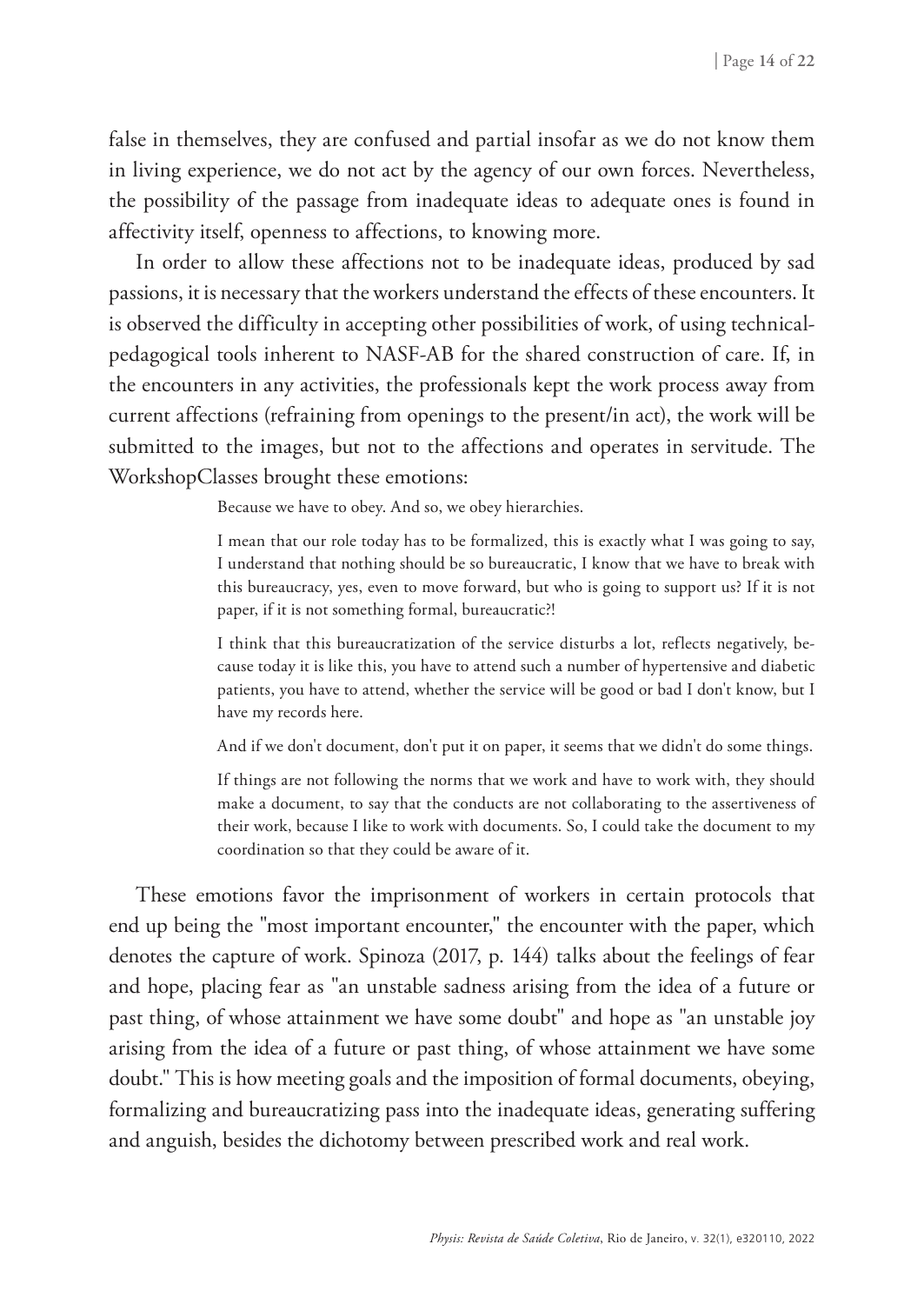Additionally to the capture of the creative work, the performance based on the "images of thought", not on the "emotions of thought", still comes loaded with the "masks of superheroes" that to some serve to subordination (to bear their invincible burden) and to others to superimposition (to make decision without being able to fail). By the difficulty of problematizing the work process, of establishing relationships of shared support, of envisaging active reflection on the knots that are made in everyday life, instead of persevering in existence, of affirming life and composing power, the desire for a "governing" by punishments arises. For example:

> I think that accountability has to be individual. Starting there with self-evaluation, but I think, the practitioners have to take responsibility for their work, as long as they don't do this, he won't work as a team, because it will be a tug o' war game, right? Until the teams are structured, but in order to structure themselves as a team, each professional needs to re-signify himself, he has to understand what his role is or be punished. It's punishment, he didn't do it, he punished, he changes his salary, do you understand? (WorkshopClass).

We may therefore realize that these stances can further strengthen the existing gap between passion and action, inadequate and adequate ideas, *reason of images* and *affective reason*, making dialogue impossible, perpetuating the individualized and fragmented production. When what is produced in the mind is the inadequate idea about certain conducts, due to the ignorance of the internal forces of the encounters, the workers start to act under the effect of passions, that is, they suffer in servitude. On the contrary, when they act by forces of the encounter, from ideas that originate there, one leaves the passion for action (FRANCO, 2015). In the WorkshopClasses, it was noted that it is from the collection of sad passions, given the encounters that do not raise the potency of the teams, that NASF-AB professionals are led to the feeling of frustration:

> I wish, I want, we propose, all the monthly meetings are proposed, but when you get to the end of the month, you see that your proposal was repressed.

It can be frustrating when we want something so much and we can't get there.

This frustration makes the NASF-AB act in collective activities organized by the team itself in an attempt to value their work. While participating in NASF-AB team meetings, we observed the care taken to welcome the colleagues from the FHT, organizing the agendas for home visits or shared consultations among them. NASF-AB workers matrix their own teams, discuss cases, and turn to the FHT whenever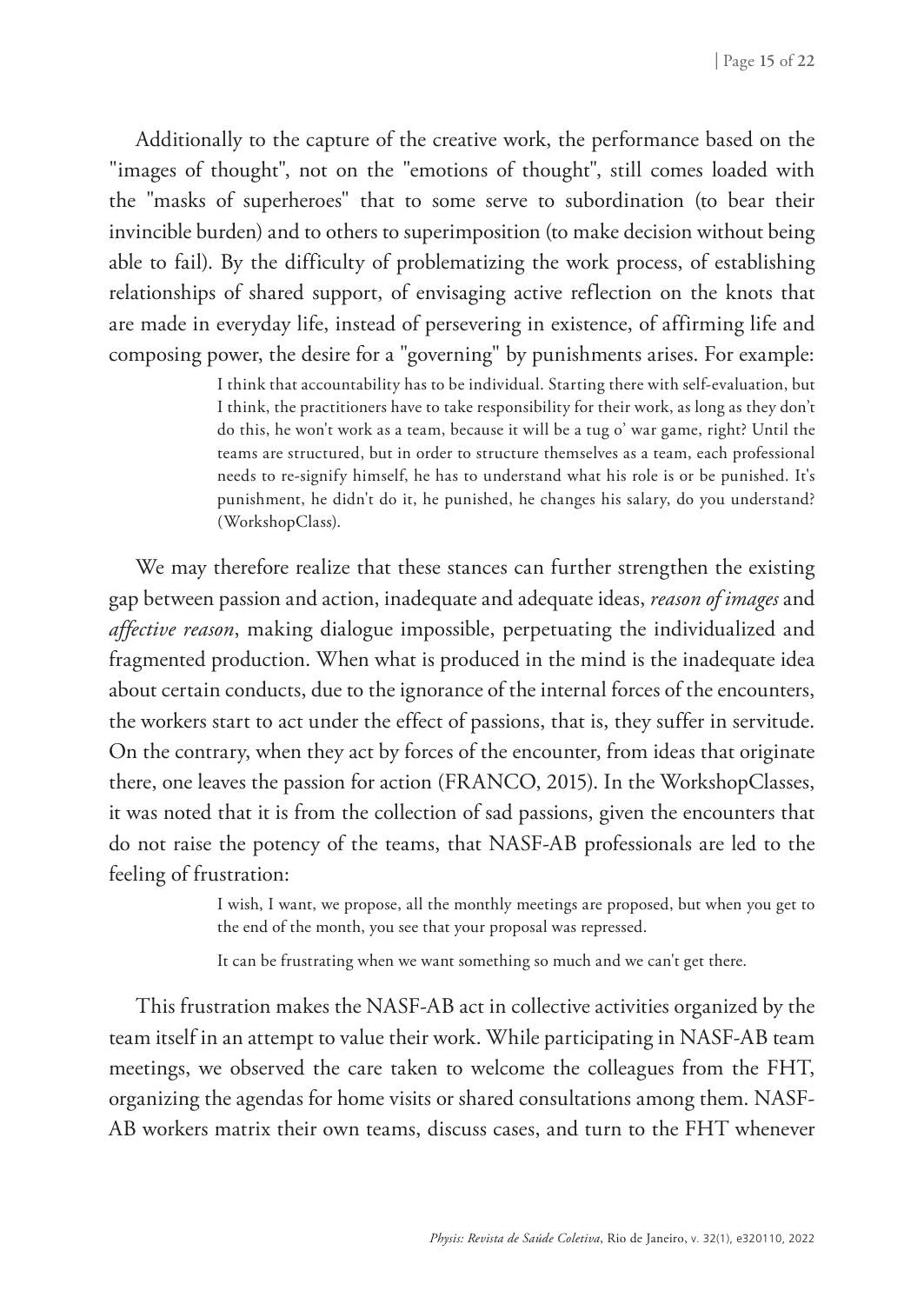necessary. It can be interpreted that NASF-AB reflects upon itself, presenting this expression in a narrative excerpt:

> Actually, we do it among ourselves, for example, when we go for a shared consultation among us from NASF. If we are going to make a home visit, we are doing matrix support with each other. To be able to do a nutrition orientation, basic pharmacy orientation, something like that.

Regarding the idea of composing work with bodies that increase their potencies, Spinoza helps us to recognize that *conatus* is not to remain in sadness, but in actions. Ferreira (2009) states that when we are in the grip of sadness, we wish to accuse, to find culprits, to take revenge. Here is the fundamental point that characterizes the man who is in servitude, denies life and chance, feeling wronged by supposed losses.

### **Freedom: path of the potency of encounters**

Freedom, following Spinoza (2017, p. 218), happens when we are able to control the effects of the affections to which we are exposed, the author tells us that "as the mind understands things as necessary, it has greater power over its affections, that is, it suffers from them less." By understanding the happening of things, adequate ideas are formed and, therefore, it is possible to be free. The will is comparable to the force that comes from inside the person and acts as a propulsive energy that moves the person in the production of life and of the world.

NASF-AB, due to its insertion in relationships, necessarily experiences affections that arise from its work in support to the FHT They must be able to affect and be affected. So that the same professional may act in different ways, these variations are due to the affections by which they are taken, professionals sometimes break with the established logics and sometimes institute them. It was observed, therefore, the fact that in order not to remain under the affection of sadness, NASF-AB professionals try to re-signify reality, deviating their practices in the search for joyful passions. To strengthen their vitality, they compose the work among themselves.

The free man, according to Spinoza (2017, p. 201), has "the firmness in escaping on time is as great as that which leads him to fight; that is, the free man chooses escape with the same firmness or with the same courage with which he chooses combat." To be sure of a path is not to know exactly where it leads. One does not totally end fear or hope as if it were possible to achieve the fullest clarity of what and how to do. Certainty is made in an open process, to the extent that we experience it as a sense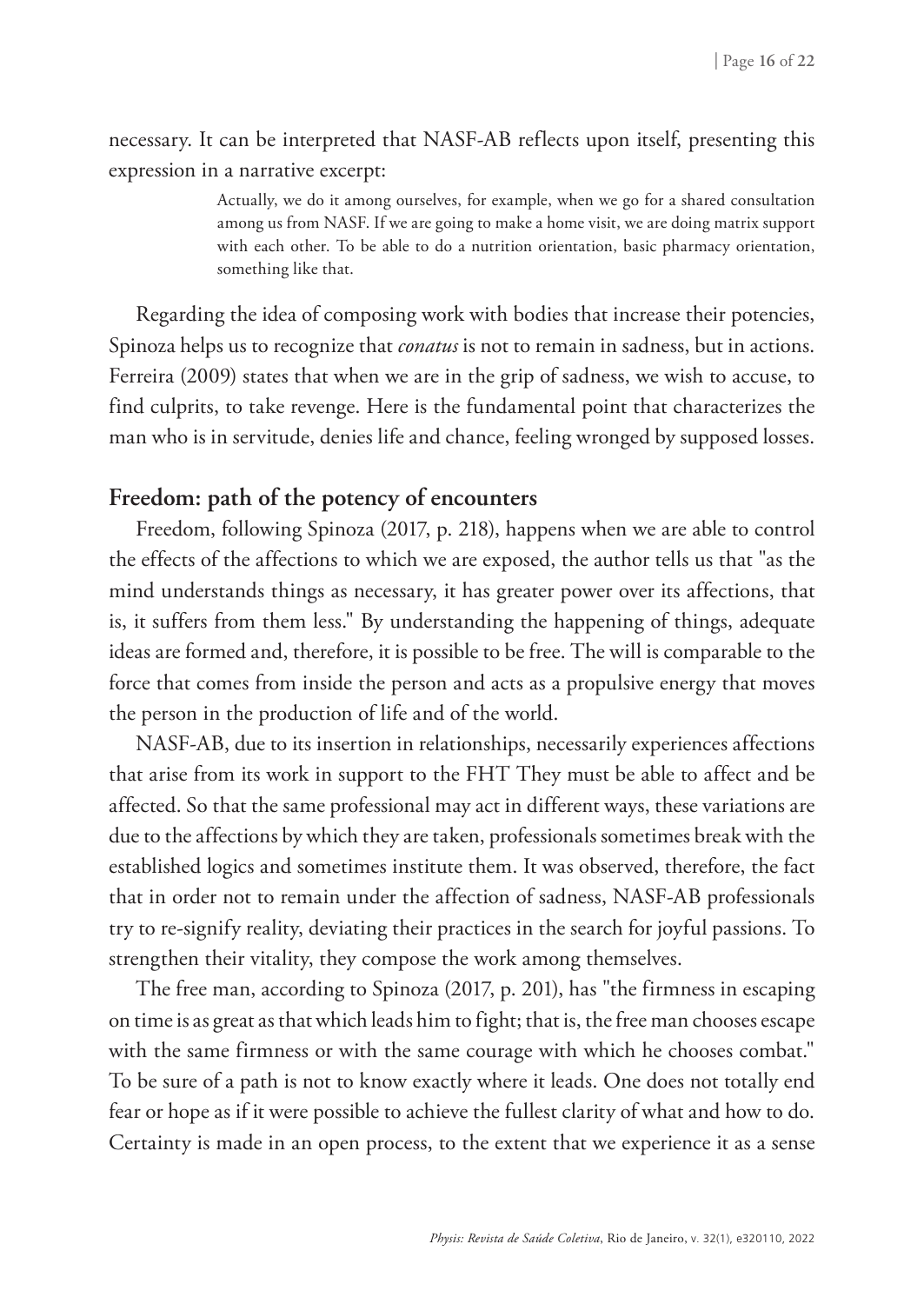and not as a destination. Through meaning we go forward and increase our power to act. Ferreira (2009) elucidates the three genres of knowledge in Spinoza: a free man is not reduced to the first genre of knowledge (imaginative), but conquers the power to think, not only by the knowledge of the second genre (rational), but by the third genre, which is called intuitive science. Whoever knows things through this genre passes to supreme human perfection and consequently is affected by joy, "the more a thing has perfection, the more it acts and the less it suffers, and conversely, the more it acts, the more it is perfect" (SPINOZA, 2017, p. 236). Freedom is the ability to restrain the affections using knowledge.

During their meetings, NASF-AB practitioners tried to create strategies to be understood in the work environment. By the researchers' participation in these moments, it was verified - through the observations and field diary notes - that structuring the team itself can be one of the escape valves to strengthen the role of NASF-AB in relation to the FHT. NASF-AB intends to show its role in spaces called Basic Care Rounds, organized by the Nucleus for Permanent Health Education of the municipal administration, in which several health teams of the municipality participate:

> The proposal is to do a NASF round again, but in a more playful way, more dynamically, to change the dynamics, to be more objective and not just come and talk, NASF does that, but bring a dynamic way so that they can understand. I thought about using TBL [Team Based Learning], using spiral.

> Today it is just a proposal, it is an idea, for example, a clinical case that we present, for example, you [the FHT], as NASF, what would you do? Put them in our place, it is an idea.

By experimenting with other possibilities of accessing FHT, the understanding of the work of NASF-AB may be triggered, and thus unfolded in closer approaches and direct discussions with professionals. The knots that bind the work, based on the understanding of what happens in the services and the particularities of each team, can be untied in other ways of doing management and education in health services. Pedagogical actions with the teams can favor paths to the freedom enunciated here. This is the great challenge of PHE in the context of AB. Education, by putting its own actions to the test, can provoke simultaneous selfanalysis. Baremblitt (1992, p. 165) explains that it is a "process of production and reappropriation, by self-managed collectives, of a knowledge about themselves, their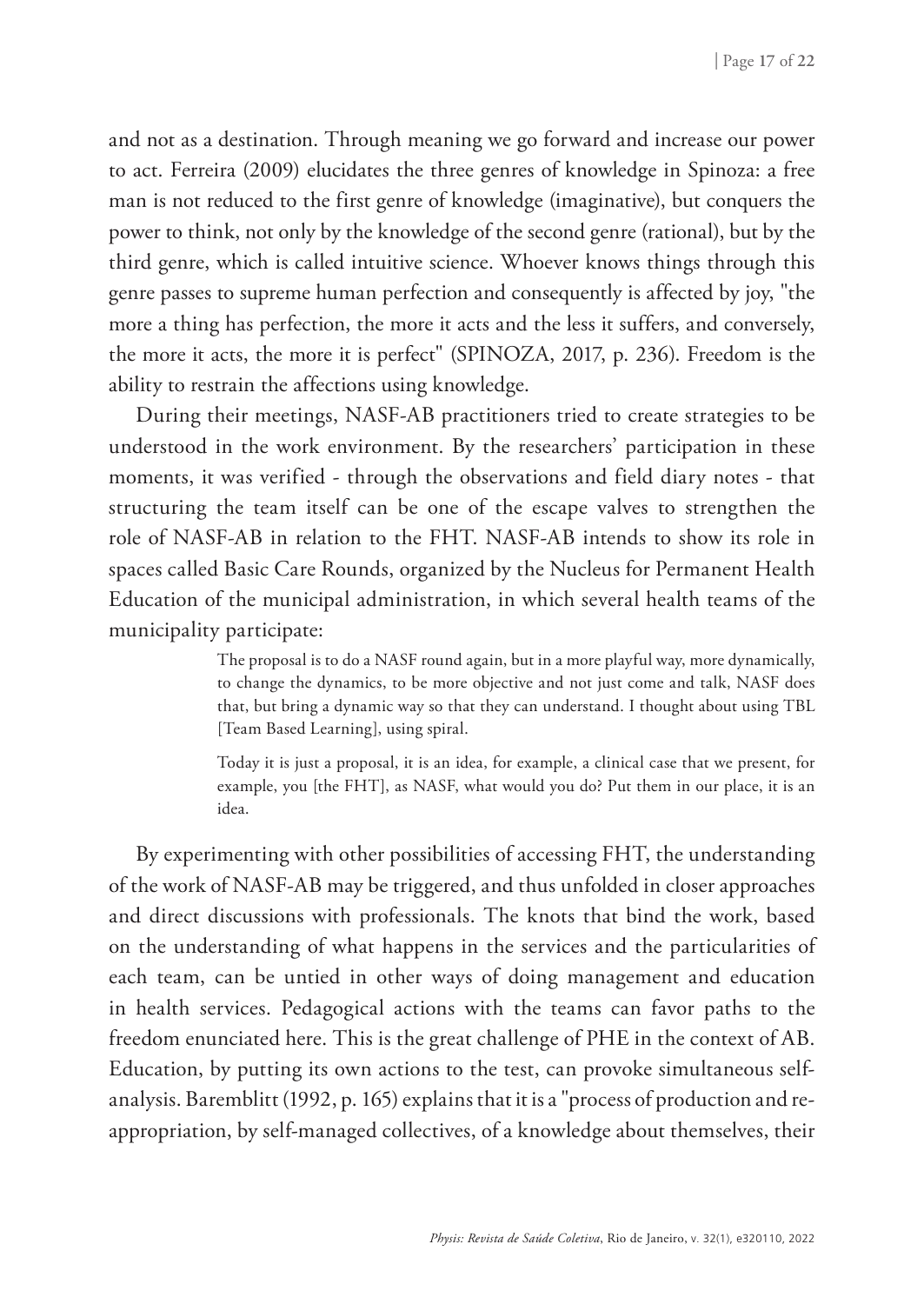needs, desires, demands, problems, solutions and limits". These movements can produce other interventions in reality, i.e., they make it possible for professionals to regain the ability to produce in the midst of the constraints imposed by the standardization of the world of work:

> It should be a moment of reflection of actions, of reasoning: an outbreak such as this one, why did it happen? Not aiming to blame, but looking for for weaknesses, to try to improve and prevent it from happening again. So I think that the PHE is a very important thing, when we bring to the field of reflection, what we can do to improve.

> The PHE should impact how I see the other, there has to be a paradigm shift, it is you going against what is being proposed, which is to maintain the practices. There are studies showing that today this is the way.

The kind of work that is open to reflection and action may be the product of this intervention. Emerging from the knowledge of the causes of the knots that hinder the service, appropriate ideas will produce creativity in strategies, encounters, and ways to organize a service facing an outbreak, for example, or showing how to trigger sensitivity in the improvement of consultations shared with NASF-AB. Within the context of NASF-AB, raised by the power of constituting itself as a collective, the processes of subjectivation will be able to produce new ways of conducting the work. Under other thoughts and other paths, we may leave servitude and progress to freedom.

# Final considerations

The study dealt with the matrix support provided to the matrix supporter, seeking for the complexity of NASF-AB's work in what concerns the inside part of its work process, to know how NASF-AB staff may experience its complexity in a field of complexities, uncertainties, and even opposition to the model. The study ended in an initial, exploratory stage, as it dealt with time limits, part of which involved delimiting and reorganizing its investigative question. There is no doubt that the study may fructify in other analyses, scenarios, and circumscriptions. However, it was possible to identify a team behavior, promoting both permanent health education and the necessary collective of enunciation that the research recognized: among us. It was noticeable that these teams, as a result of the encounters with the FHT, need to persevere, aimed to a team design as the desired for the other, can make use of reciprocity in asking for, and receiving support as well, and must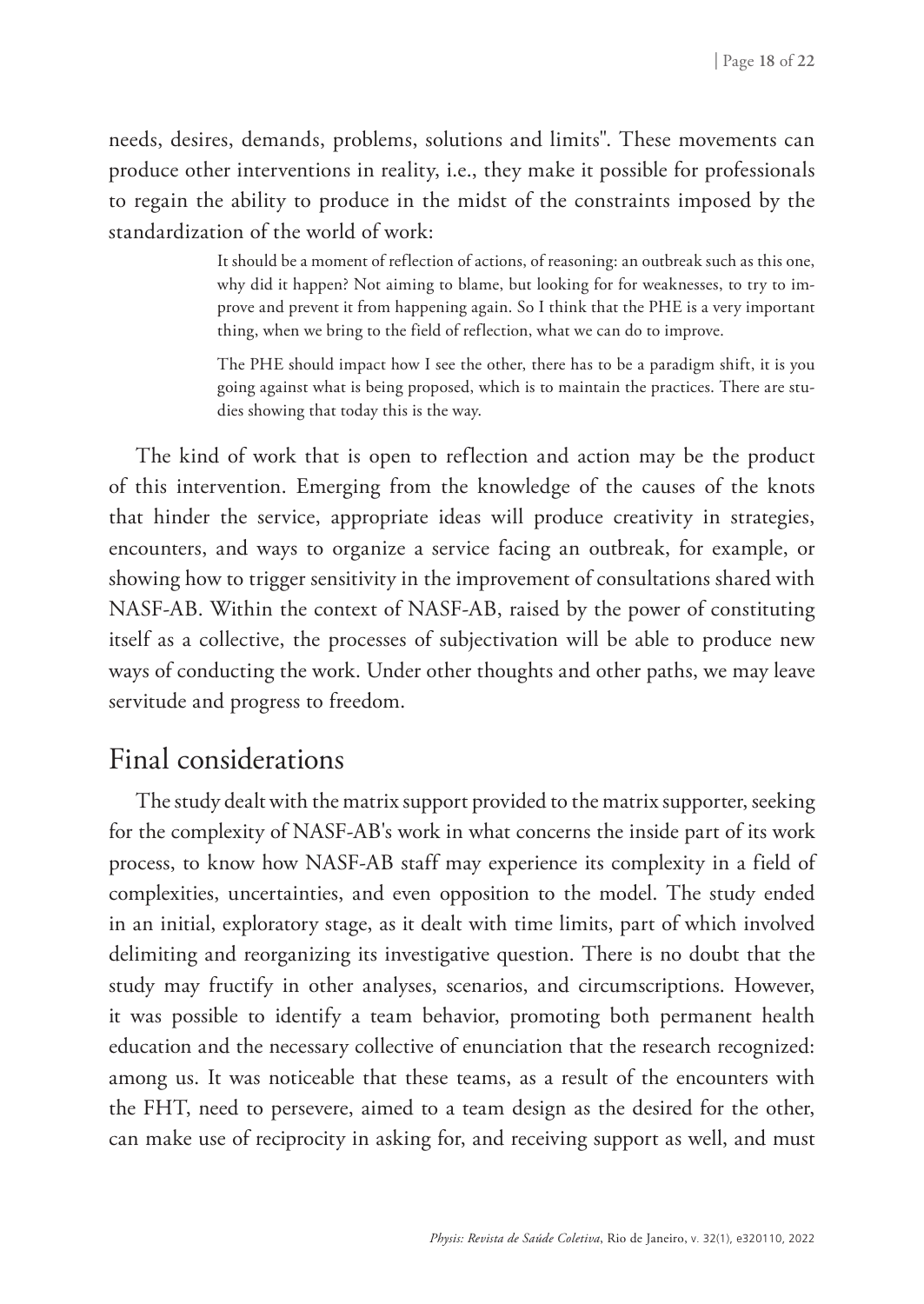operate under more participatory and articulated perspectives with the teams in territory, establishing territory ties.

The notions of servitude and freedom in Spinoza were brought to the analysis, since logics strongly crossed by the bureaucratic and normalizing character act to standardize the work process, hampering the creativity flow. The study stated that freedom in the health work process can be thought of as the third kind of knowledge, as idealized by Spinoza, that is, the internal force of the encounters and its product as a cause for actions. We are influenced by the force of the affections to build freedom. Therefore, it was alluded that the health work process, due to its power to produce instituting movements in the daily life of health services, may, based on the PHE as a device, provide affection and action to NASF-AB workers in their process of resisting and creating. It was understood that the "support to the supporters" is objectively expressed by the processes of self-analysis (institutional), PHE provisions (among peers) and efforts to exhaust fear and hope so that affections appear genuine and encounters flourish.<sup>1</sup>

# References

BAREMBLITT, G. *Compêndio de análise institucional e outras correntes*. Rio de Janeiro: Rosa dos Tempos, 1992.

BRITO, G. E. G.; MENDES, A. C. G.; SANTOS NETO, P. M. O objeto de trabalho na Estratégia Saúde da Família. *Interface (Botucatu)*, v. 22. n. 64, p. 77-86, mar. 2018.

CALVO, M. C. M. *et al*. Estratificação de municípios brasileiros para avaliação de desempenho em saúde. *Epidemiologia e serviços de saúde*, v. 24, n. 4, p. 767-776, dez. 2016.

CECCIM, R. B. *et al*. Imaginários da formação em saúde no Brasil e os horizontes da regulação em saúde suplementar. *Ciência & saúde coletiva*, v. 13, n. 5, p. 1567-1578, out. 2008.

CECCIM, R. B. Invenção da saúde coletiva e do controle social em saúde no Brasil: nova educação na saúde e novos contornos e potencialidades à cidadania. *Revista de Estudos Universitários - REU*, Sorocaba, v. 33, n. 1, p. 29-48.

CECÍLIO, L. C. O.; MERHY, E. E. A integralidade do cuidado como eixo da gestão hospitalar. In: PINHEIRO, R.; MATTOS, R.A. (Org.). *Construção da integralidade*: cotidiano, saberes e práticas em saúde. Rio de Janeiro: Abrasco, 2003. p. 197-210.

DALLEGRAVE, D.; CECCIM, R. B. Encontros de aprendizagem e projetos pedagógicos singulares nas residências em saúde. *Interface (Botucatu)*, v. 22, n. 66, p. 877-887, set. 2018.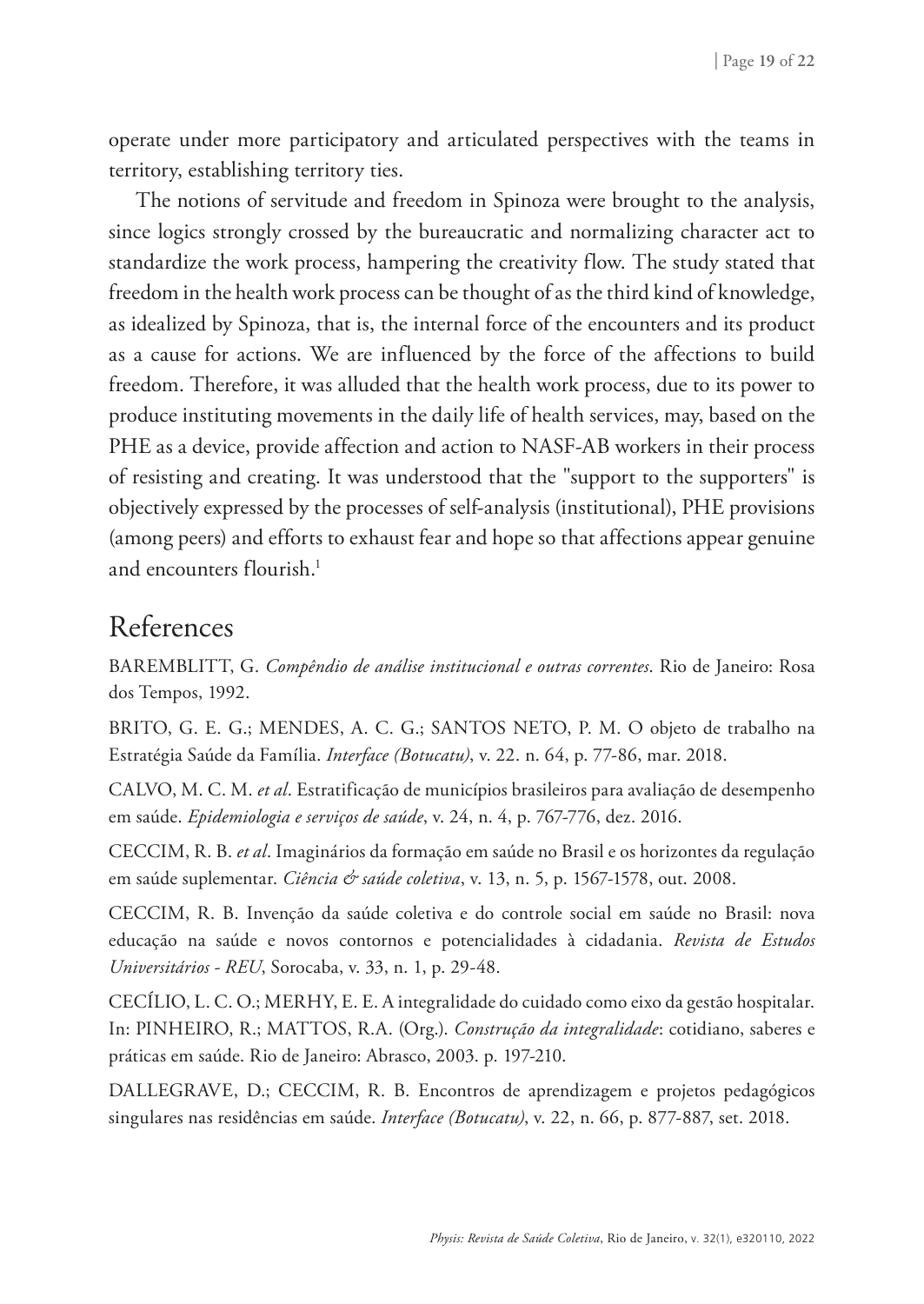DELEUZE, G. *Espinosa*: filosofia prática. São Paulo: Escuta, 2002.

DELEUZE, G.; GUATTARI, F. *Mil platôs*: capitalismo e esquizofrenia. São Paulo: 34, 1996. v.1

FERREIRA, A. *Introdução à filosofia de Spinoza*. São Paulo: Quebra Nozes, 2009. Available at: https://ensaiosflutuantes.files.wordpress.com/2016/03/introducao-a-filosofia-de-spino-amauriferreira.pdf. Accessed: 26 Feb. 2020.

FORTUNA, C. M.; GATTO JUNIOR, J. R; SILVA, S. S. Pesquisar-Com. In: CECCIM, R. B. *et al*. (Org.). *EnSiQlopedia das residências em saúde*. Porto Alegre: Rede UNIDA, 2018. p. 201-205.

FRANCO, T. B. Trabalho criativo e cuidado em saúde: um debate a partir dos conceitos de servidão e liberdade. *Saúde e sociedade*, v. 24, supl. 1, p. 102-114, jun. 2015.

FRANCO, T. B.; MERHY, E. E. *Trabalho, produção do cuidado e subjetividade em saúde*: textos reunidos. São Paulo: Hucitec, 2013.

MALTA, D.C.; MERHY, E.E. A micropolítica do processo de trabalho em saúde: revendo alguns conceitos. *REME – Revista Mineira de Enfermagem*, v. 7, n. 1, p. 56-60, jan-jul. 2003.

MARQUES, M. R. *Afeto e sensorialidade no pensamento de B. Espinosa, S. Freud e D. Winnicott*. 2012. 135f. Dissertação (Mestrado em Psicologia Clínica) – Pontifícia Universidade Católica do Rio de Janeiro, Rio de Janeiro, 2012.

MERHY, E. E. *et al*. Rede Básica, campo de forças e micropolítica: implicações para a gestão e cuidado em saúde. *Saúde em Debate*, v.43, (número especial 6), p. 70-83, dez. 2019.

MERHY, E. E. *Saúde: cartografia do trabalho vivo*. São Paulo: Hucitec, 2002.

MOROSINI, M. V. G. C.; FONSECA, A. F.; BAPTISTA, T. W. F. Previne Brasil, Agência de Desenvolvimento da Atenção Primária e Carteira de Serviços: radicalização da política de privatização da atenção básica? *Cad. Saúde Pública*, v.36, n. 9, e00040220, 2020.

OLIVEIRA, K. S.; BADUY, R. S.; MELCHIOR, R. O encontro entre Núcleo de Apoio à Saúde da Família e as equipes de Saúde da Família: a produção de um coletivo cuidador. *Physis*, v. 29, n. 4, e290403, 2019.

REIS, S.; MENESES, S. *Novo financiamento da atenção básica*: possíveis impactos sobre o Nasf-AB. 2020. Available at:http://cebes.org.br/2020/02/novo-financiamento-da-atencao-basicaimpactos-sobre-o-nasf-ab/. Accesed: 12 Apr.2020.

RODRIGUES, E.; DAMICO, J. G. S. Dispositivos pedagógicos de educação em Saúde Coletiva. *Interface (Botucatu)*, v. 22, n. 64, p. 285-294, mar. 2018.

ROLNIK, S. *Cartografia sentimental*: transformações contemporâneas do desejo. 2. ed. Porto Alegre: Sulina, 2016.

ROMAGNOLI, R. C. A cartografia e a relação pesquisa e vida. *Psicologia & sociedade*, v. 21, n. 2, p. 166-173, ago. 2009.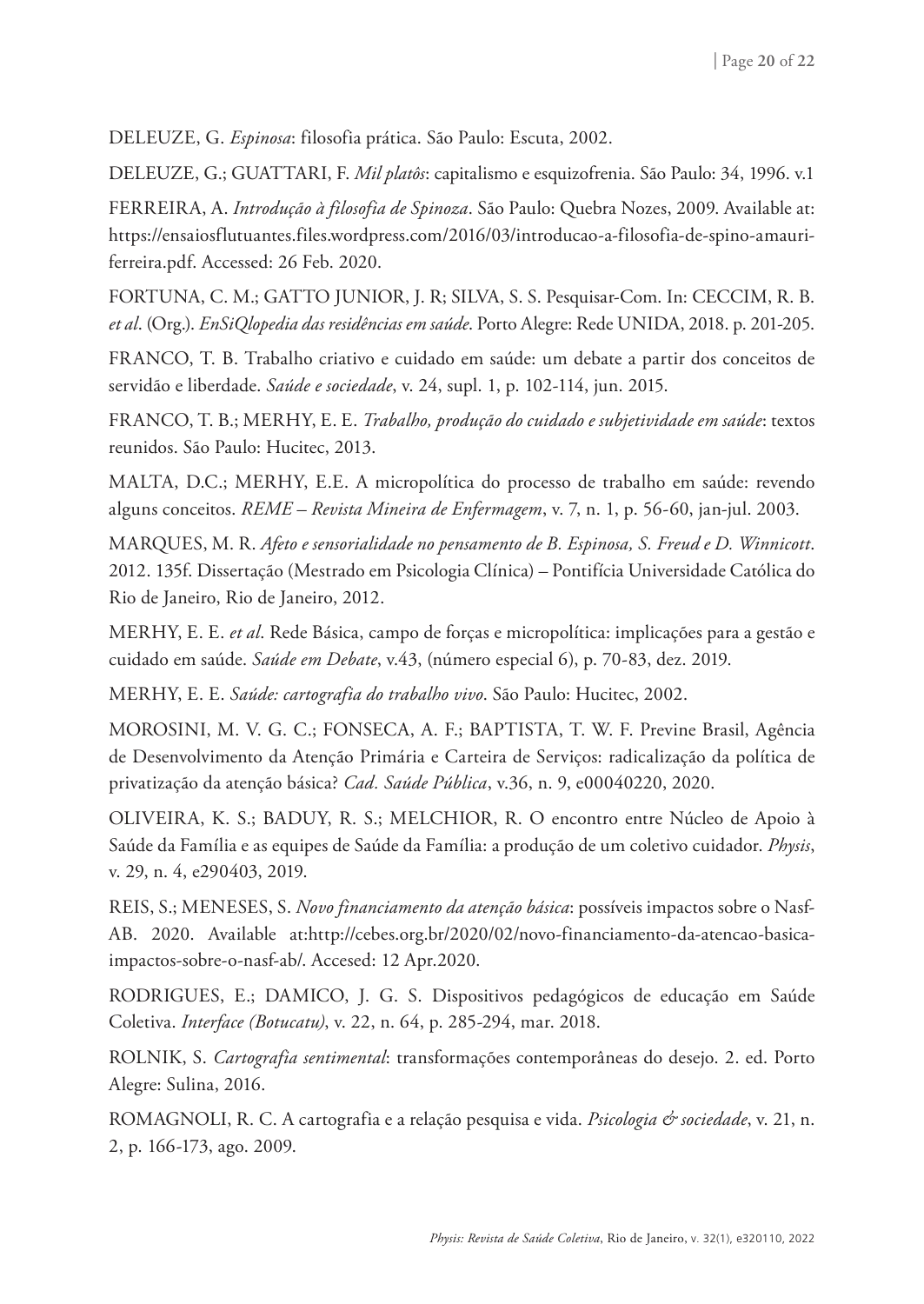SANTOS, D. S; MISHIMA, S. M.; MERHY, E. E. Processo de trabalho na Estratégia de Saúde da Família: potencialidades da subjetividade do cuidado para reconfiguração do modelo de atenção. *Ciência & saúde coletiva*, n. 23, v. 3, p. 861-870, mar. 2018.

SPINOZA B. *Ética*. 2. ed., 6 reimpr. Belo Horizonte: Autêntica, 2017.

#### **Note**

1 J. M. Germano: field research, systematization and initial interpretation of information, preparation of the manuscript and writing of the article. R. B. Ceccim: evaluation of the research report, its revision and final version, the revision of the manuscript and revisions of the article. A. S. Santos: critical review of the analysis of the field information, the research report and the manuscript. A. B. A. Vilela: supervision of the field research, initial interpretation of the information and its systematization, preparation of the manuscript and revision of the final version of the article.